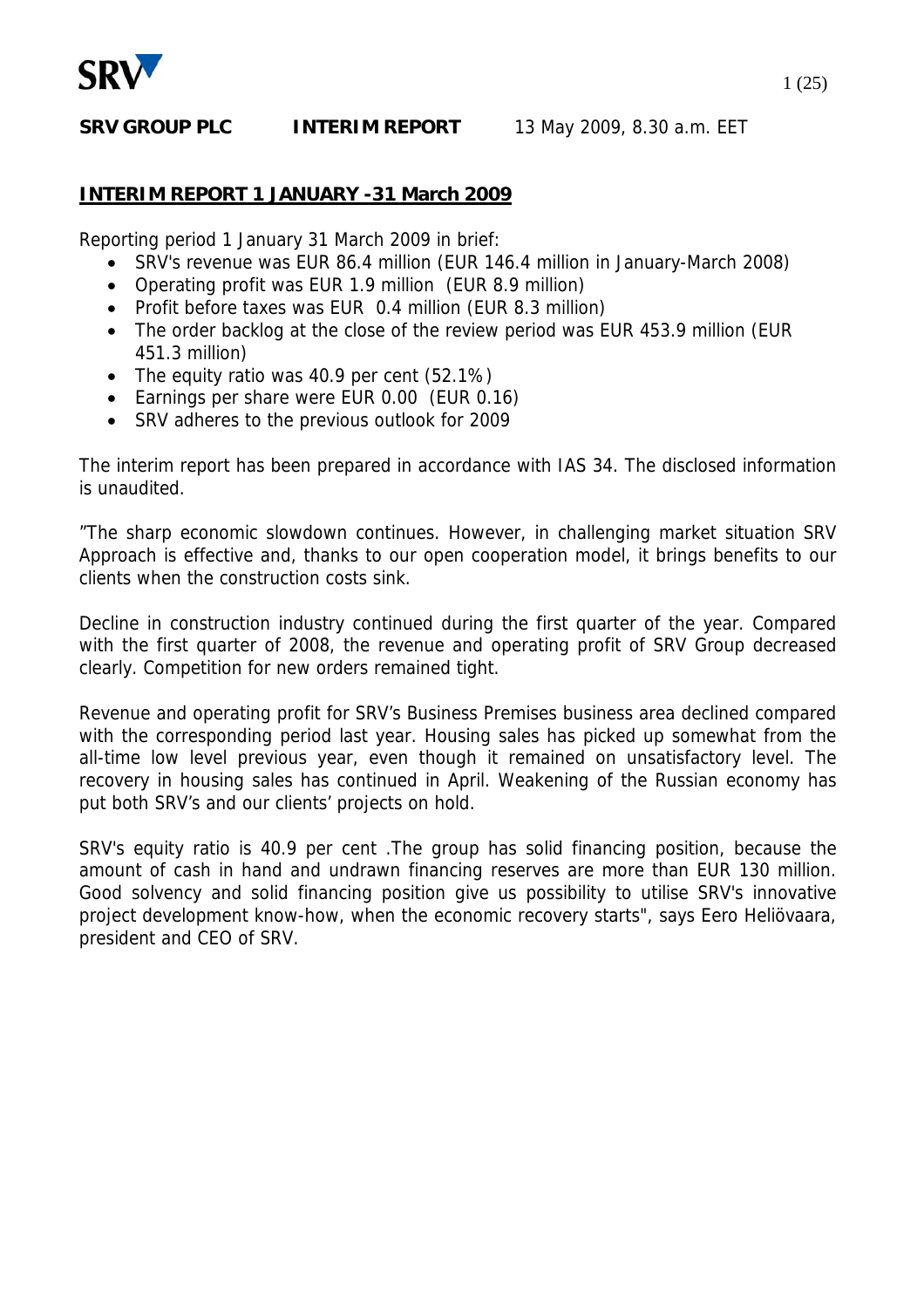

| <b>Group key figures</b>                                                                                 | <b>IFRS</b> | <b>IFRS</b> |             |         | <b>IFRS</b> |  |
|----------------------------------------------------------------------------------------------------------|-------------|-------------|-------------|---------|-------------|--|
|                                                                                                          | $1 - 3/$    | $1 - 3/$    | change,     | change, | $1 - 12/$   |  |
| (EUR million)                                                                                            | 2009        | 2008        | <b>MEUR</b> | %       | 2008        |  |
| Revenue                                                                                                  | 86.4        | 146.4       | $-60.0$     | $-41.0$ | 537.0       |  |
| Operating profit                                                                                         | 1.9         | 8.9         | $-7.0$      | $-78.9$ | 32.9        |  |
| Financial income and expenses,                                                                           |             |             |             |         |             |  |
| total                                                                                                    | $-1.5$      | $-0.6$      | $-0.9$      | 136.9   | $-9.2$      |  |
| Profit before taxes                                                                                      | 0.4         | 8.3         | $-7.9$      | $-95.1$ | 23.7        |  |
| Order backlog                                                                                            | 453.9       | 451.3       | 2.7         | 0.6     | 455.3       |  |
| Operating profit, %                                                                                      | 2.2         | 6.1         |             |         | 6.1         |  |
| Net profit, %                                                                                            | 0.0         | 4.0         |             |         | 2.8         |  |
| Equity ratio, %                                                                                          | 40.9        | 52.1        |             |         | 41.3        |  |
| Net interest bearing debt                                                                                | 170.6       | 76.1        |             |         | 169.4       |  |
| Gearing, %                                                                                               | 105.3       | 46.3        |             |         | 101.7       |  |
| Return on investment, $% ^{1}$                                                                           | 2.9         | 16.7        |             |         | 12.9        |  |
| Return on equity, $% ^{1}$                                                                               | 0.0         | 14.6        |             |         | 9.4         |  |
| Earnings per share, EUR                                                                                  | 0.00        | 0.16        |             |         | 0.43        |  |
| Equity per share, EUR                                                                                    | 4.42        | 4.38        |             |         | 4.54        |  |
| Weighted average number of                                                                               |             |             |             |         |             |  |
| shares outstanding<br>1) In calculating the key ratio only the profit for the period has been appualised | 36.2        | 36.7        |             |         | 36.5        |  |

1) In calculating the key ratio only the profit for the period has been annualised

Consolidated revenue was EUR 86.4 million (EUR 146.4 million in January-March 2008). The share of revenue generated in Finland was 93 per cent (89%) whereas 7 per cent (11 %) came from Russia and the Baltic countries. Revenue in the Business Premises business area was EUR 54.8 million (EUR 104,8 Me). Revenue in the Housing business area was EUR 25.8 million (EUR 26.0 million). Revenue in the International business area was EUR 5.8 million (EUR 15.7 million).

The Group's operating profit was EUR 1.9 million (EUR 8.9 million in January-March 2008). Operating profit margin was 2.2 per cent (6.1%). Operating profit in the Business Premises business area was EUR 5.9 million (EUR 8.2 million). Operating profit in the Housing business area was EUR 0.0 million (EUR 0.4 million). Operating loss in the International business area was EUR 2.5 million (a profit of EUR 1.2 million).

The Group's profit before taxes was EUR 0.4 million (EUR 8.3 million in January-March 2008). Net profit for the review period was EUR 0.0 million (EUR 5.9 million). Earnings per share were EUR 0.0 (EUR 0.16). Return on equity was 0.0 per cent (14.6%) and return on investment was 2.9 per cent (16.7%).

The order backlog was EUR 453.9 million on 3 March 2009 (EUR 451.3 million on 31 March 2008).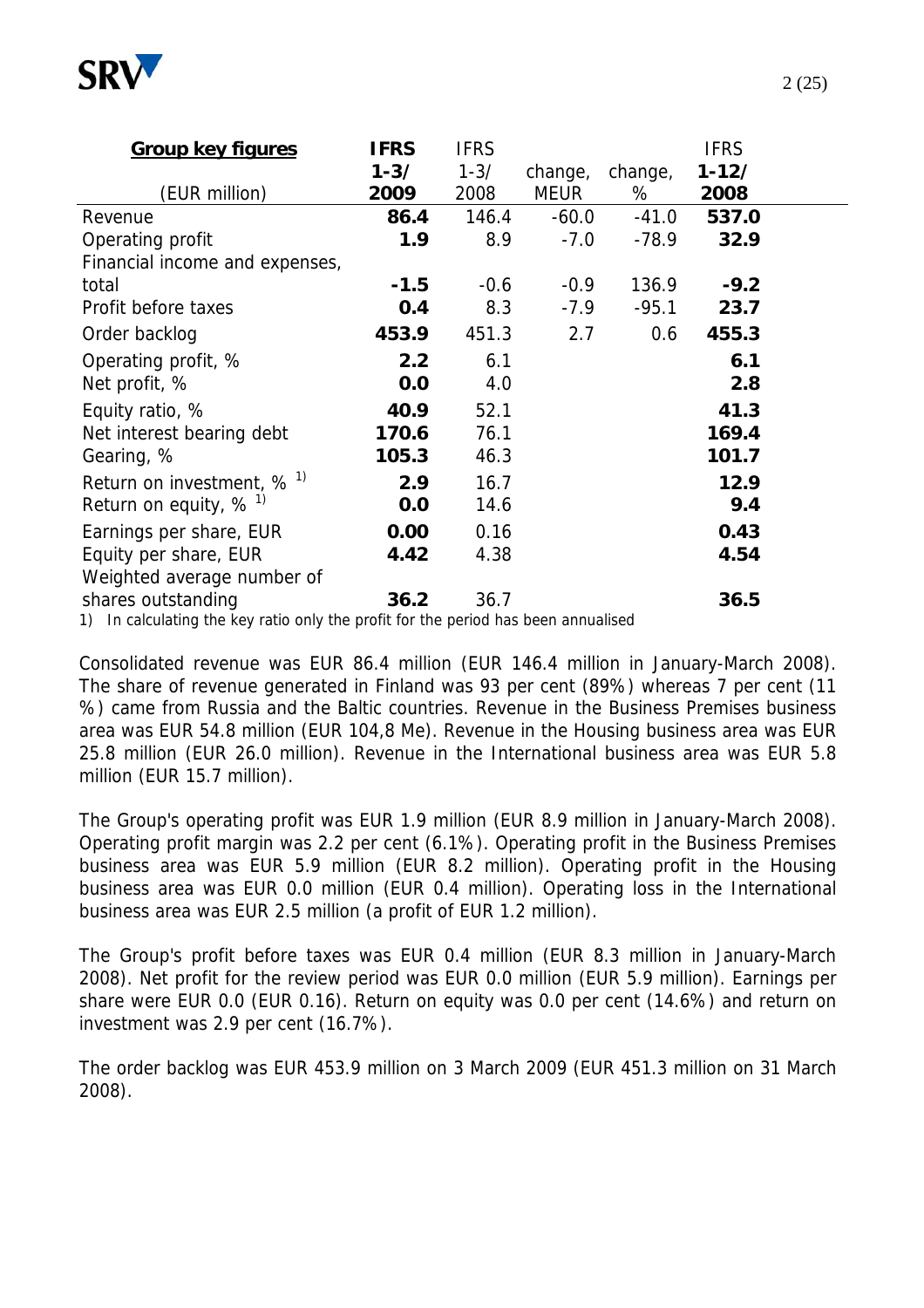

#### **Key figures for the Segments**

|                          | <b>IFRS</b> | <b>IFRS</b> |             |             | <b>IFRS</b> |             |
|--------------------------|-------------|-------------|-------------|-------------|-------------|-------------|
| <b>Revenue</b>           | $1 - 3/$    | $1 - 3/$    | change,     | change,     | $1 - 12/$   |             |
| (EUR million)            | 2009        | 2008        | <b>MEUR</b> | %           | 2008        |             |
| <b>Business Premises</b> | 54.8        | 104.8       | $-49.9$     | $-47.7$     | 349.1       |             |
| Housing                  | 25.8        | 26.0        | $-0.2$      | $-0.7$      | 127.9       |             |
| International            | 5.8         | 15.7        | $-10.0$     | $-63.4$     | 60.1        |             |
| <b>Other Operations</b>  | 2.2         | 2.9         | $-0.7$      | $-23.7$     | 11.5        |             |
| Eliminations             | $-2.2$      | $-2.9$      | 0.7         |             | $-11.6$     |             |
| Group, total             | 86.4        | 146.4       | $-60.0$     | $-41.0$     | 537.0       |             |
|                          | <b>IFRS</b> | <b>IFRS</b> |             |             | <b>IFRS</b> |             |
| <b>Operating profit</b>  | $1 - 3/$    | $1 - 3/$    | change,     | change,     | $1 - 12/$   |             |
| (EUR million)            | 2009        | 2008        | <b>MEUR</b> | %           | 2008        |             |
| <b>Business Premises</b> | 5.9         | 8.2         | $-2.2$      | $-27.2$     | 27.8        |             |
| Housing                  | 0.0         | 0.4         | $-0.4$      |             | 0.7         |             |
| International            | $-2.5$      | 1.2         | $-3.7$      |             | 9.2         |             |
| <b>Other Operations</b>  | $-1.6$      | $-0.9$      | $-0.7$      |             | $-4.9$      |             |
| Eliminations             | 0.0         | 0.0         | 0.0         |             | 0.1         |             |
| Group, total             | 1.9         | 8.9         | $-7.0$      | $-78.9$     | 32.9        |             |
| <b>Operating profit</b>  | <b>IFRS</b> |             | <b>IFRS</b> | <b>IFRS</b> |             |             |
| (%)                      | 1-3/2009    |             | 1-3/2008    | 1-12/2008   |             |             |
| <b>Business Premises</b> |             | 10.8        | 7.8         |             | 8.0         |             |
| Housing                  |             | 0.0         | 1.6         |             | 0.6         |             |
| International            |             | $-43.3$     | 7.9         |             | 15.4        |             |
| Group, total             |             | 2.2         | 6.1         |             | 6.1         |             |
| <b>Order backlog</b>     | <b>IFRS</b> | <b>IFRS</b> |             | change,     | change,     | <b>IFRS</b> |
| (EUR million)            | 3/2009      | 3/2008      |             | <b>MEUR</b> | %           | 12/2008     |

| <b>UIUCI DALNIUU</b>     | 11 INJ | 11 I N | vilatiya, vilatiya, |        | II NJ   |
|--------------------------|--------|--------|---------------------|--------|---------|
| (EUR million)            | 3/2009 | 3/2008 | <b>MEUR</b>         | %      | 12/2008 |
| <b>Business Premises</b> | 252.8  | 235.2  | 17.6                | 7.5    | 265.7   |
| Housing                  | 169.6  | 182.4  | $-12.7$             | $-7.0$ | 154.0   |
| International            | 31.5   | 33.7   | $-2.2$              | $-6.5$ | 35.6    |
| Group, total             | 453.9  | 451.3  | 2.7                 | 0.6    | 455.3   |
|                          |        |        |                     |        |         |

## **Earnings trends of the Segments**

|                          | <b>IFRS</b> | <b>IFRS</b> |             |         | <b>IFRS</b> |
|--------------------------|-------------|-------------|-------------|---------|-------------|
| <b>Business Premises</b> | $1 - 3/$    | $1 - 3/$    | change,     | change, | $1 - 12/$   |
| (EUR million)            | 2009        | 2008        | <b>MEUR</b> | %       | 2008        |
| Revenue                  | 54.8        | 104.8       | $-49.9$     | $-47.7$ | 349.1       |
| <b>Operating profit</b>  | 5.9         | 8.2         | $-2.2$      | $-27.2$ | 27.8        |
| Order backlog            | 252.8       | 235.2       | 17.6        | 7.5     | 265.7       |

The Business Premises business area comprises SRV Toimitilat Oy's commercial, business, logistics and rock construction operations and property development.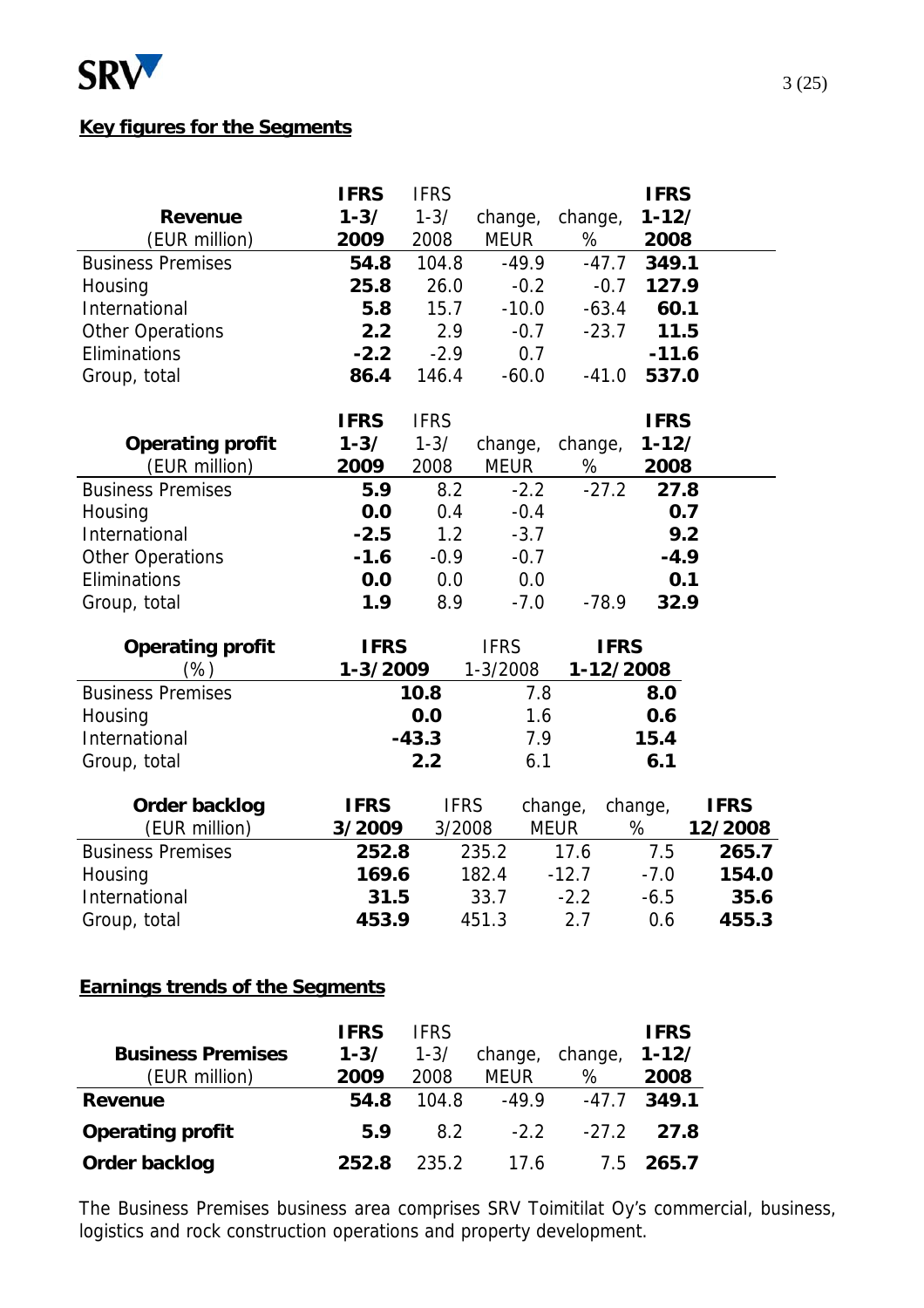

Revenue in Business Premises business area was EUR 54.8 million (EUR 104.8 million). The decrease in revenue was due to the extension project of Stockmann being implemented as cost-plus project, and the volume EUR 20 million not being recorded in SRV's revenue, and also due to the realisation of EUR 9 million during the period of comparison. Operating profit was EUR 5.9 million (EUR 8.2 million). Operating profit margin improved to 10.8 per cent (7.8%). Order backlog was EUR 252.8 million (EUR 235.2 million).

Among others, the renovation of the office building Hakaniemenranta 6 for Senate Properties and HTC office buildings in the Keilaniemi district in Espoo were completed during the review period. A retail centre of 20,000 cubic meters was completed in the northern wing of Porvoo's King's Gate. In the city of Vantaa, an office and warehouse building for SGN and a logistics centre for Transphere were completed.

In January, SRV and Mutual Pension Insurance Company Varma signed a contract concerning the Vierumäki Congress & Resort Hotel project. SRV acts as main contractor with overall responsibility being in charge of construction and planning. In addition to 191 hotel rooms, the four-storey hotel building includes meeting facilities, six restaurants, fitness room, bowling alley with 10 lanes, and a wellness-area. The hotel will be opened in spring 2010.

In February, property and contract agreements concerning the Anttila logistics project to be built in Kerca were signed. Kesko pension fund bought a plot of 40,000 square metres from the city of Kerava, where SRV will build a high-bay warehouse of approximately 19.000 gross square metres for Anttila. The volume of the building is 300,000 cubic metres. Preconstruction on the plot is completed and the construction works will be completed in August 2010.

SRV and the city of Kerava agreed on a contract package concerning the development of the Kerca logistics area and concluded a contract for a real estate transaction of four hectares of land and a preliminary contract for an area of 22 hectares. On the first plot, SRV plans to build a GCC (Grand Cargo Center) logistics building with about 20,000 square metres of floor space. Kerca occupies an area of 160 hectares on the Kerava-Vantaa border.

|                         | <b>IFRS</b> | <b>IFRS</b> |             |         | <b>IFRS</b> |  |
|-------------------------|-------------|-------------|-------------|---------|-------------|--|
| <b>Housing</b>          | $1 - 3/$    | $1 - 3/$    | change,     | change, | $1 - 12/$   |  |
| (EUR million)           | 2009        | 2008        | <b>MEUR</b> | %       | 2008        |  |
| <b>Revenue</b>          | 25.8        | 26.0        | $-0.2$      | $-0.7$  | 127.9       |  |
| <b>Operating profit</b> | 0.0         | 0.4         | $-0.4$      |         | 0.7         |  |
| Order backlog           | 169.6       | 182.4       | $-12.7$     | $-7.0$  | 154.0       |  |

The Housing business area comprises housing construction in the Helsinki Metropolitan Area and the neighbouring municipalities as well as the operations of the regional subsidiaries. Besides housing, the regional business operations include commercial, business premises and logistics construction projects.

Revenue in the Housing business area for the review period amounted to EUR 25.8 million (EUR 26.0 million) and operating profit was EUR 0.0 million (0.4 million). The decline in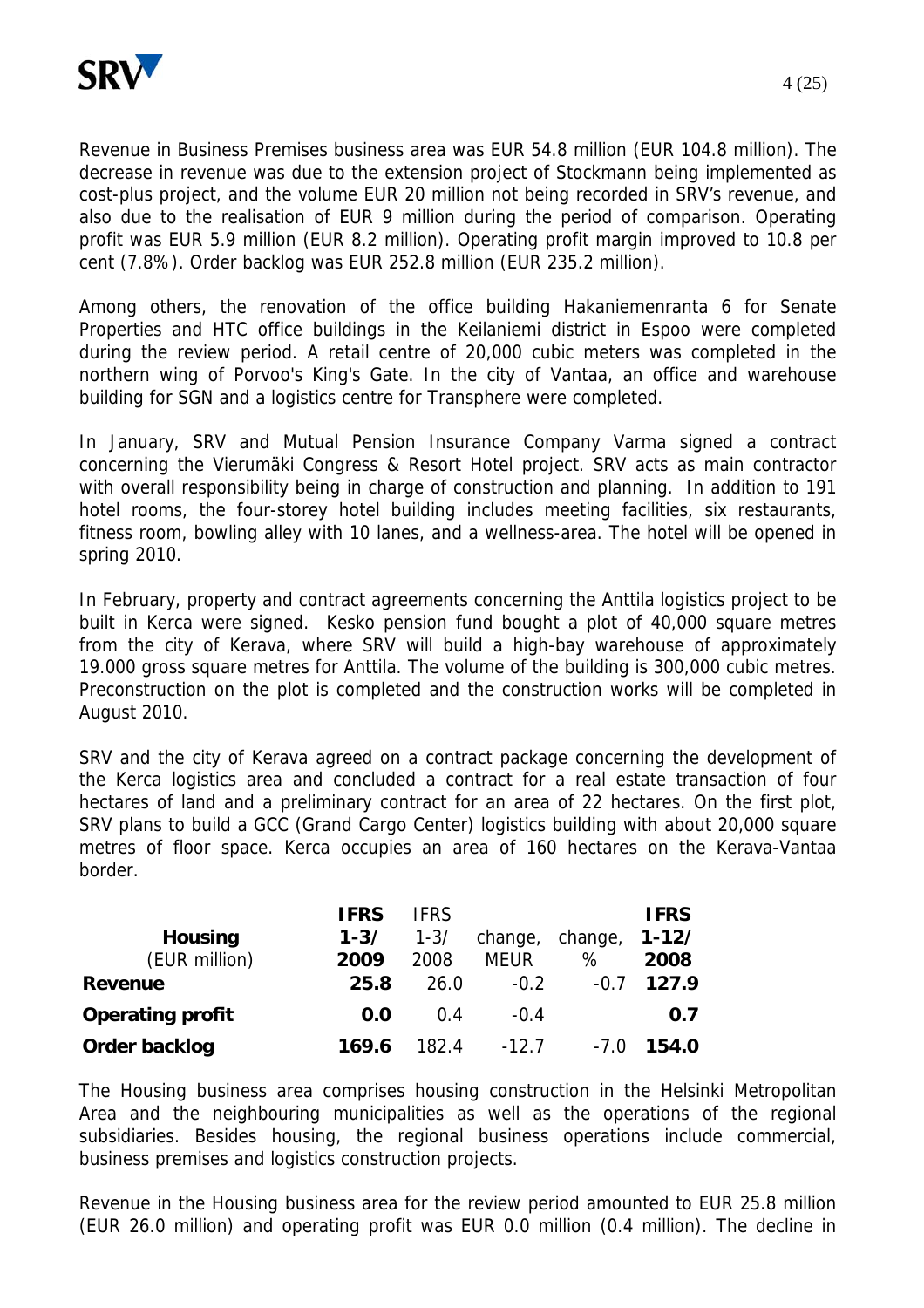

operating profit was attributable to the slowdown in housing sales. Housing sales revived compared with the last quarter of previous year. Order backlog was EUR 169.6 million (EUR 182.4 million).

Resources were allocated to contracting and, during the review period contracts worth EUR 36.9 million were concluded with external clients. Most important contracts won through bidding competition were in the Helsinki metropolitan area a high-rise project of 104 apartments for HOAS (Foundation for Student Housing in the Helsinki Region) in the Viikki district of Helsinki, two apartment houses for the city of Joensuu, Wellbeing centre for the municipality of Tarvasjoki and piping renovation of two housing companies in the Haaga district of Helsinki. During the review period, three negotiation contracts were signed concerning projects that SRV has developed. Pakkalanrinne day-care centre will be built for lease to the city of Vantaa, the investor in the project is Ilmarinen. On a plot that was previously owned by SRV, an apartment building with 40 apartments will be built for YH Tampere, the project is financed through ARA (The Housing Finance and Development Centre of Finland). A contract was signed with Scan-Auto to build a Scania centre in Jyväskylä, which focuses on services of large vehicles.

During the review period a terraced house with four apartments reached sales condition in Oulu. Housing sales revived compared with the last quarter of 2008. During the review period, 27 (33) units were sold. The demand focused still on completed production. At the end of the period 211 (298) units were under construction, of these 180 (260) units were unsold. Number of completed, unsold units was 156 (105), of which 30 were rented at the end of the period. During the period 58 (125) developer contracting units were completed. Due to the market situation, extremely strict criteria have been set for start-up of new housing projects.

The positive trend in housing sales continued in April, when 24 units (19 in April 2008) were sold. Besides developer contracting housing projects, 40 (44) units were sold under negotiation contracts during the review period, and furthermore 92 units in April.

| Developer contracting            |          |          |         |           |  |
|----------------------------------|----------|----------|---------|-----------|--|
| housing production in            | $1 - 3/$ | $1 - 3/$ | change, | $1 - 12/$ |  |
| <b>Finland</b>                   | 2009     | 2008     | units   | 2008      |  |
| Start-ups                        | 4        | 8        | -4      | 110       |  |
| Sold                             | 27       | 33       | -6      | 141       |  |
| Completed                        | 58       | 125      | $-67$   | 260       |  |
| Completed and unsold 1)          | 156      | 105      | 51      | 133       |  |
| Under construction <sup>1)</sup> | 211      | 298      | $-87$   | 265       |  |
| - of which unsold $1$            | 180      | 260      | $-80$   | 226       |  |
| 1) at the end of the period      |          |          |         |           |  |

The most significant projects under construction were Helsingin Oscar (65 units) and Espoon Vallikallion Helmi (67 units).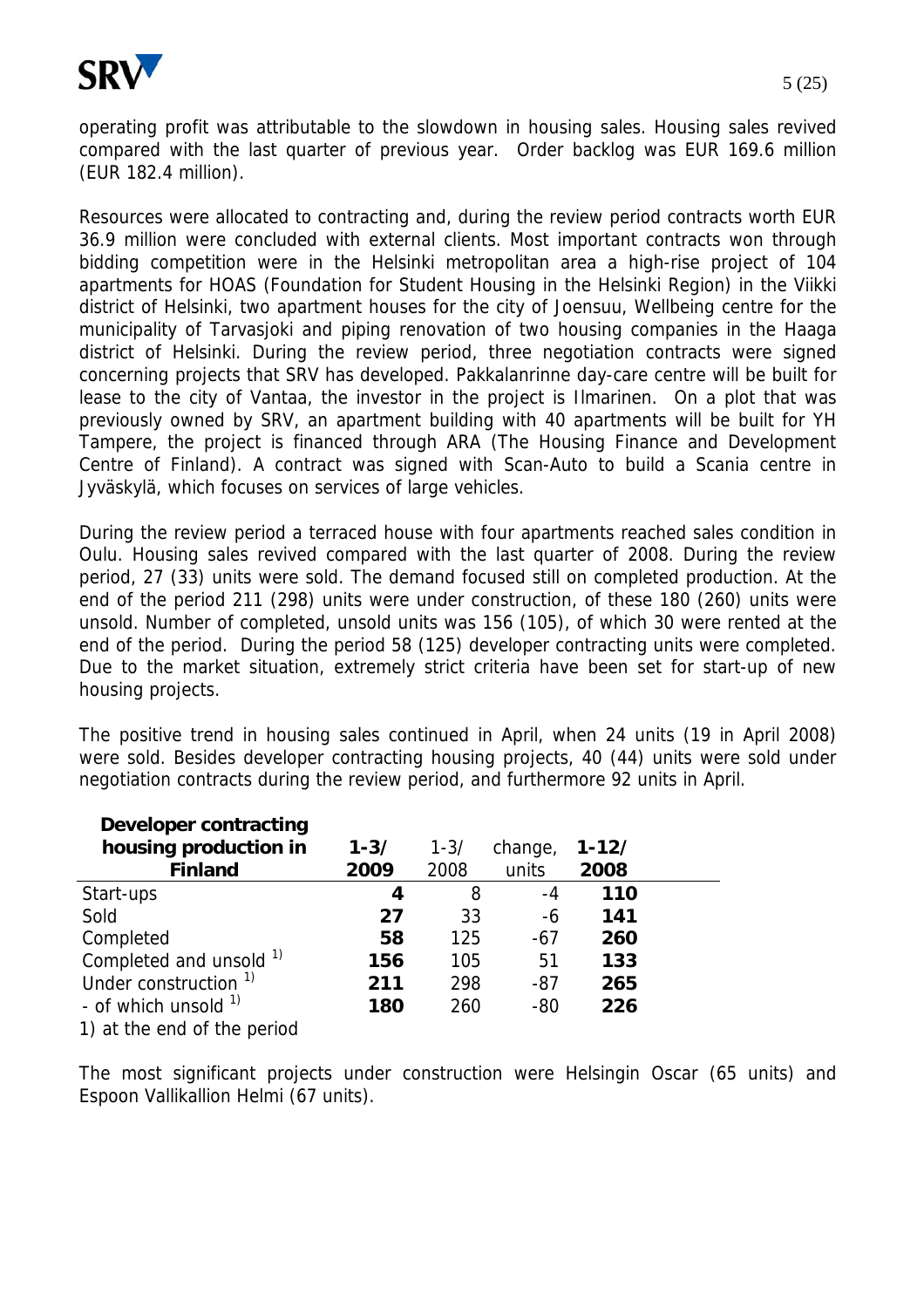

|                                 | <b>IFRS</b> | <b>IFRS</b> |             |                 | <b>IFRS</b> |  |
|---------------------------------|-------------|-------------|-------------|-----------------|-------------|--|
| <b>International Operations</b> | $1 - 3/$    | $1 - 3/$    | change,     | change, $1-12/$ |             |  |
| (EUR million)                   | 2009        | 2008        | <b>MEUR</b> | %               | 2008        |  |
| <b>Revenue</b>                  | 5.8         | 15.7        | $-10.0$     | $-63.4$         | 60.1        |  |
| <b>Operating profit</b>         | $-2.5$      | 1.2         | $-3.7$      |                 | 9.2         |  |
| Order backlog                   | 31.5        | 33.7        | $-2.2$      | $-6.5$          | 35.6        |  |

International Operations comprises the business activities of the SRV International subgroup in Russia and the Baltic countries.

Revenue in the International business area was EUR 5.8 million (EUR 15.7 million). Decline in revenue was affected by the small number of projects under construction. Operating loss was EUR 2.5 million (profit of EUR 1.2 million). Besides small number of projects under construction, decline in operating profit was affected by the development costs of developer projects and fixed costs of business operation. Order backlog was EUR 31.5 million (EUR 33.7 million).

#### **Russia**

Phase II of the renovation works of the Pulkovskaya and Pribaltiskaya hotels operated by the Rezidor Group continued in St Petersburg.

The commissioning process started in the Etmia II office and parking facility in the heart of Moscow. Negotiations with potential tenants are on the way, and the interior works will start in early summer. SRV's role in the project is to act as the project management contractor and as co-owner with a 50 per cent stake. SRV's objective is to sell the project to investors in 2009.

Construction of the Papula residential area in the city of Vyborg continued. In the first phase, 38 units are to be built. Approval by the authorities is in its final stage and handing over to the tenants will start during the ongoing period. All of the first-phase units have been sold. The sale of 30 units, valued at EUR 4.6 million, called for finalisation of the buyer's financing. The buyer has not been able to arrange financing, and cancellation of the transaction has been initiated.

The development of the Eurograd logistics area in St Petersburg continued. SRV has a 40 per cent ownership of the Russian company who possesses a plot of 24.9 hectares located north of St Petersburg, in the close vicinity of the Ring Road. Over 100,000 square metres of logistics facilities are planned for the site, in several stages during the next few years. The zoning of the area for logistics was completed and site planning has begun. Negotiations with potential tenants for phase I are underway.

In Moscow area, design, preparations for the construction and the search for tenants continued in the Mytischi shopping centre project which has been developed by SRV. The majority owner of the project is the Finnish real estate investment company Vicus with a 75 per cent stake. Negotiations concerning the financing of the project are underway. The final investment decisions will be made after the financing of the project and negotiations with the tenants have been concluded. SRV owns 25 per cent of the shopping centre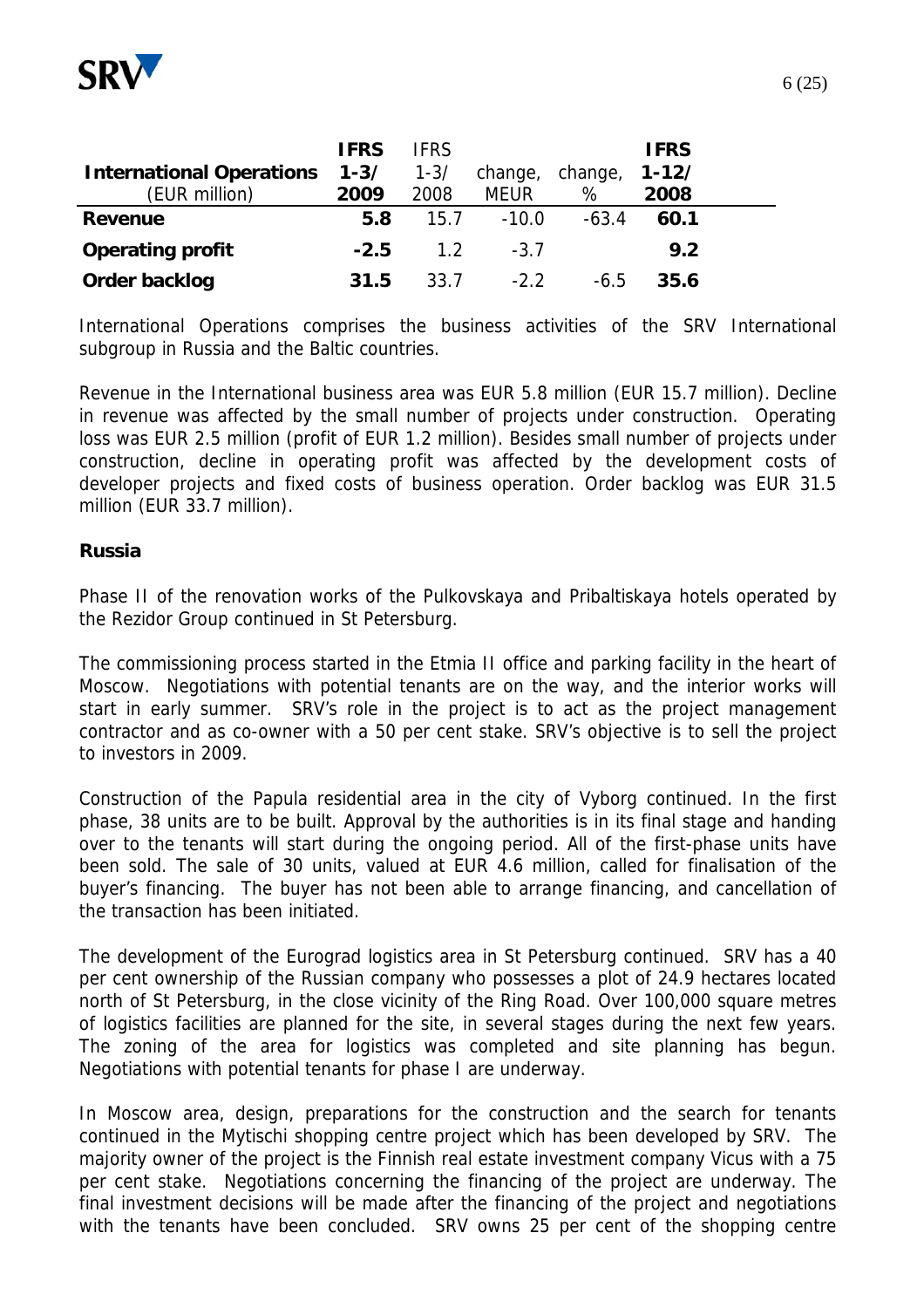

project and has invested EUR 6.8 million in it.

SRV continued the development of the roughly 8.5 hectare land area in St Petersburg. The plans include the construction of office and retail space, as well as hotel, restaurant and entertainment premises. Moreover, facilities will be built for the IBI university. The aim is to conclude the development of the overall concept in 2009, which would enable starting up the construction of the first phase during 2010. SRV had invested about EUR 50 million in land and properties as of 31 March 2009. Further investment in the project by SRV is estimated at EUR 10 million. It is further estimated that SRV's ownership will total 77.5 per cent of the project when IBI Invest has acquired all the land areas included in the cooperation contract.

During the period, SRV continued negotiations with a Russian banking partner with a view to developing property fund cooperation, which would focus on developing commercial and business premises projects and financing construction in Russia. The investors would be SRV together with a group of international investors as well as a local partner, who would also administer the fund. Should the plan be carried out, SRV intends to make a fund investment of around EUR 20 million.

#### **Baltic countries**

Volume in the Baltic business operation was low. No new residential projects are scheduled to be started in the present market situation. In Estonia, 0 (6) residential units were sold during the period and, all in all, 41 (41) units were up for sale in already-completed projects at the end of the period. The number of staff in Estonia was adjusted to the market situation.

On 9 April 2009, SRV and the International School of Latvia signed a contract agreement concerning the construction of international school in Riga.

|                         | <b>IFRS</b> | <b>IFRS</b> |                 |         | <b>IFRS</b> |  |
|-------------------------|-------------|-------------|-----------------|---------|-------------|--|
| <b>Other Operations</b> | $1 - 3/$    | $1 - 3/$    | change, change, |         | $1 - 12/$   |  |
| (EUR million)           | 2009        | 2008        | <b>MEUR</b>     | %       | 2008        |  |
| Revenue                 | 2.2         | 2.9         | $-0.7$          | $-23.7$ | 11.5        |  |
| <b>Operating profit</b> | $-1.6$      | -0.9        | $-0.7$          |         | $-4.9$      |  |

Other Operations comprise mainly the SRV Group Plc and SRV Kalusto Oy businesses.

The revenue of Other Operations during the review period was EUR 2.2 million (EUR 2.9 million) and operating loss EUR 1.6 million (loss of EUR 0.9 million). Decrease in revenue and operating profit was caused by lower operation volume

#### **Financing and financial position**

The Group's equity amounted to EUR 162.0 million (EUR 164.2 million on 31 March 2008) and the group's inventories were EUR 302.8 million (EUR 217.0 million), the share of land areas and plot-owning companies being EUR 144.2 million (EUR 93.1 million). The Group's invested capital amounted to EUR 341.1 million (EUR 259.8 million).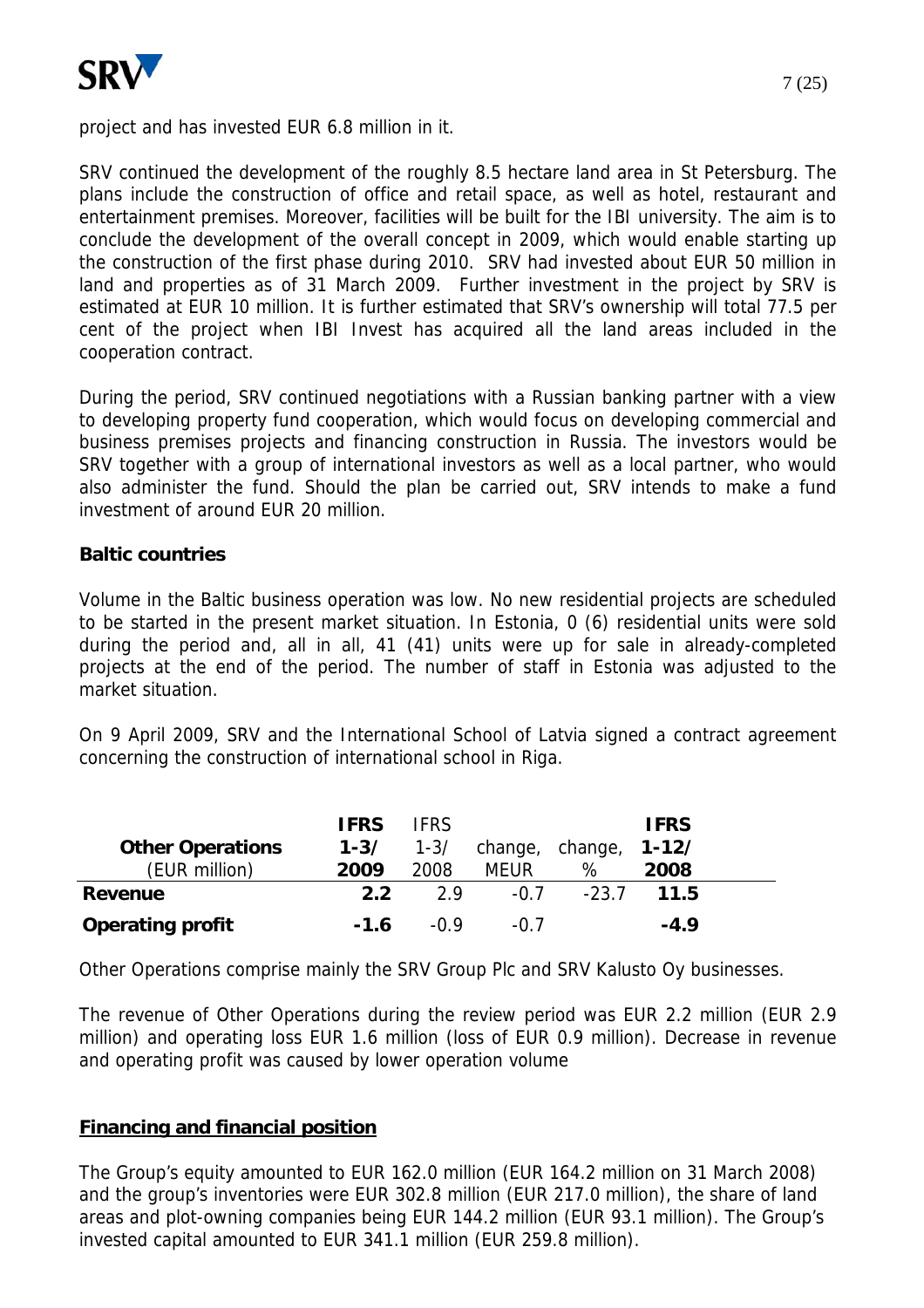

The Group's financing reserves were EUR 136.8 million (EUR 124.8 million) at the end of the review period, of which the Group's cash assets at the end of the review period amounted to EUR 8.6 million (EUR 19.6 million) and the committed undrawn financing reserves amounted to EUR 128.2 million (EUR 105.2 million).The Group's net interestbearing liabilities were EUR 170.6 million on 31 March 2009 (EUR 76.1 million). Net financing expenses totalled EUR 1.5 million (EUR 0.6 million).

Investments in SRV's developer contracting projects, including completed, unsold projects, total around EUR 92 million in housing production in Finland. SRV estimates that completion of these projects demands another EUR 12 million, which is financed mainly using the undrawn housing corporate loans worth EUR 12 million. Investments in uncompleted developer contracting business premise projects in Finland amount to EUR 32 million. To complete the projects another EUR 7 million is estimated to be invested. Investments in international developer contracting projects amount to EUR 39 million, of which EUR 3.3 million is in unsold residential projects in Estonia, EUR 4 million in housing project under construction in Vyborg and around EUR 32 million in Etmia II office project and Mytischi shopping centre project.

The equity ratio was 40.9 per cent (52.1%). The change in the equity ratio and net liabilities was impacted by land investments and other increase in inventories, in particular. The return on investment was 2.9 per cent (16.7%) and the return on equity 0.0 per cent  $(14.6\%)$ .

#### **Investments**

The Group's investments totalled EUR 0.1 million (EUR 0.7 million) and they were mainly investments in machinery and equipment.

| <b>Land reserve</b>                                                                         | <b>Business</b>   |                | <b>International</b> |           |
|---------------------------------------------------------------------------------------------|-------------------|----------------|----------------------|-----------|
| 31.3.2009                                                                                   | <b>Operations</b> | <b>Housing</b> | <b>Operations</b>    | Total     |
| Unbuilt land areas and land acquisition commitments                                         |                   |                |                      |           |
| Building rights <sup>*</sup> , $m2$                                                         | 238 000           | 271 000        | 859 000              | 1 368 000 |
| Capital invested incl.                                                                      |                   |                |                      |           |
| commitments, EUR                                                                            |                   |                |                      |           |
| million                                                                                     | 45                | 60             | 105                  | 211       |
| Land development                                                                            |                   |                |                      |           |
| agreements                                                                                  |                   |                |                      |           |
| Building rights <sup>*</sup> , $m^2$                                                        | 481 000           | 217 000        | 100 000              | 798 000   |
| * Building rights also include the estimated building rights/construction volume of unzoned |                   |                |                      |           |
| land reserves and land areas covered by agreements in projects that are wholly or partly    |                   |                |                      |           |
| owned by SRV                                                                                |                   |                |                      |           |

| Unbuilt land areas, land acquisition commitments and land development |  |  |  |
|-----------------------------------------------------------------------|--|--|--|
| agreements                                                            |  |  |  |

In March, the City of Oulu granted SRV the planning reservation for an approximately 5.5 hectare land area in the immediate vicinity of Oulu harbour. SRV aims to develop logistics facilities and business premises in the area together with the Port of Oulu and companies operating in the area.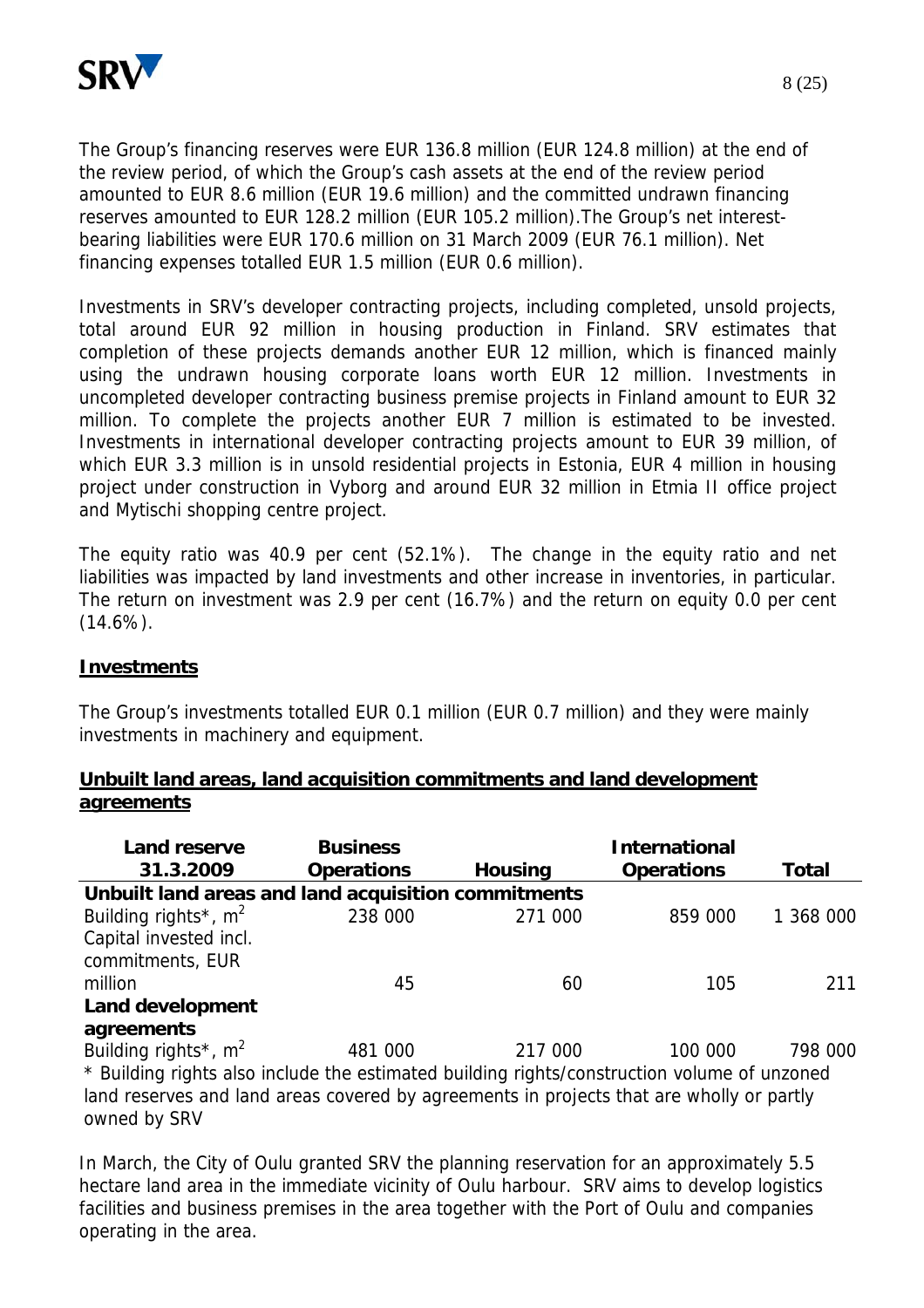

#### **Group structure**

SRV is Finland's leading project management contractor. The Group builds and develops commercial and business premises, residential units as well as infrastructure and logistics projects. Apart from Finland, the company operates in Russia and the Baltic countries. SRV Group Plc is the Group's parent company, and it is responsible for the Group's management, treasury, finance and administrative functions. The Property Development and Building Systems units support and serve all the Group's business operations.

SRV's business areas are Business Premises, Housing and International as well as Other Operations. The Business Premises business area comprises the operations of SRV Viitoset Oy. Housing comprises the operations of SRV Westerlund Oy and the regional subsidiaries. The SRV International subgroup carries on international operations. Other Operations consist primarily of the SRV Group Plc and SRV Kalusto Oy businesses

#### **Rationalising measures**

On 19 January, SRV started negotiations to adjust the number of employees to the market situation. The codetermination negotiations concerning the Group's Finnish companies were concluded on 26 March, and as a result SRV will lay-off 60 persons during 2009. In addition to lay-offs, the company agreed with the Finnish employees that the additional holiday pays will be traded for time out. Similar process has been started in the Group's companies abroad. Savings of EUR 6 million in 2009 is sought by these and other savings measures.

#### **Personnel**

SRV had an average payroll of 815 (779) employees, of whom 579 (575) were white-collar. The parent company had an average staff of 62 (61) white-collar employees. At the close of the review period, the Group had 784 (795) employees, of whom 58 (63) were employed by the parent company. An average of 17 per cent (11) of the employees work at subsidiaries and representative offices abroad.

| Personnel by business area | 31.3.2009 | 31.3.2008 | Share of Group<br>personnel,<br>31.3.2009, % |
|----------------------------|-----------|-----------|----------------------------------------------|
| <b>Business Premises</b>   | 287       | 299       | 36.6                                         |
| Housing                    | 233       | 277       | 29.7                                         |
| International              | 175       | 127       | 22.3                                         |
| <b>Other Operations</b>    | 89        | 92        | 11.4                                         |
| Group, total               | 784       | 795       | 100.0                                        |

The share-based incentive plan for 2009 includes about 70 employees and the reward is based mainly on consolidated and partly on business area performance. The rewards to be paid for earning period 2009 correspond to the approximate value of a total maximum of 380 000 SRV Group Plc shares and equal amount of money, at the most, for taxes.

#### **Outlook for construction**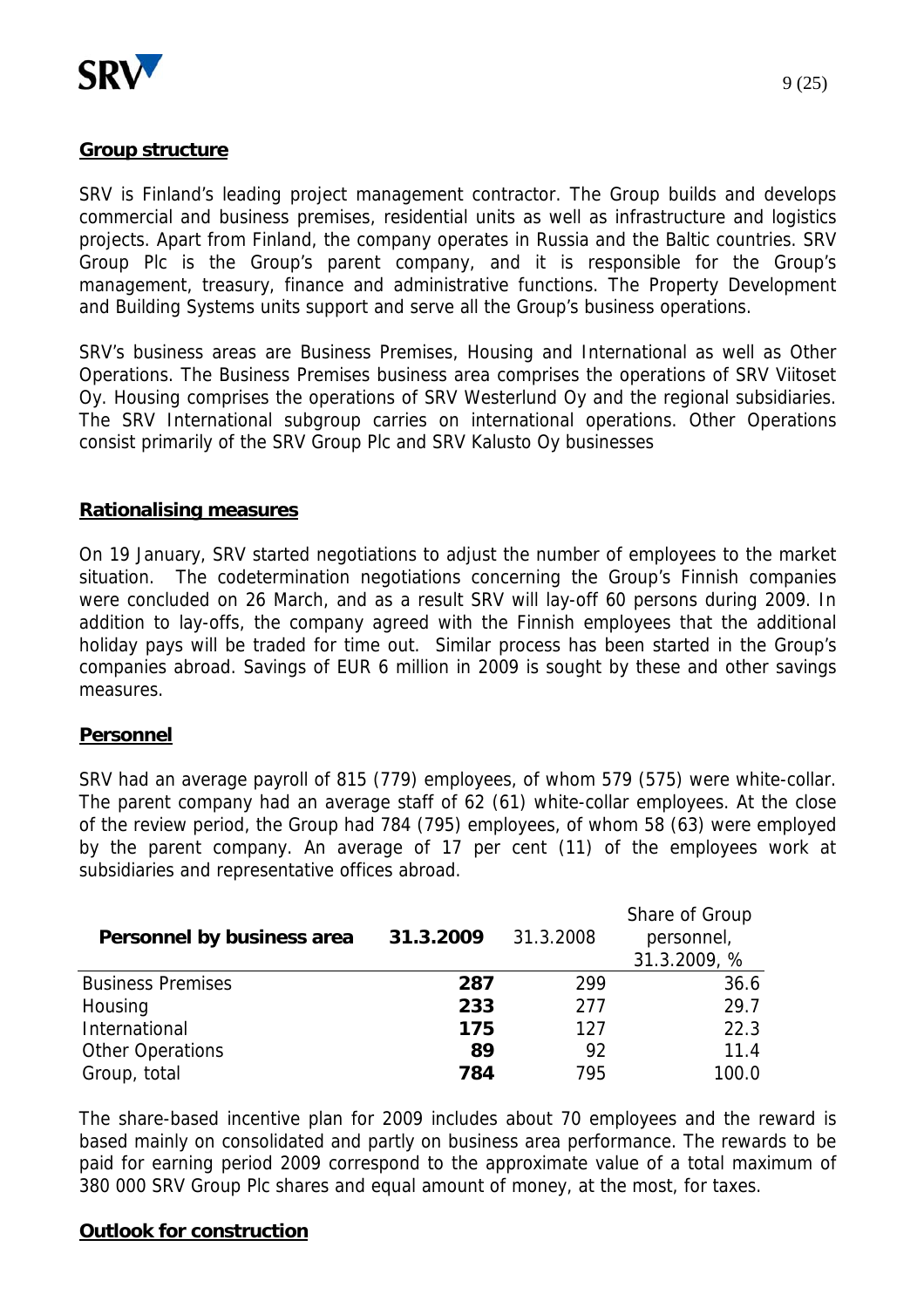

The problems which started from financing markets weaken the outlook for construction and property market. The Finnish economy is estimated to shrink by 4 to 6 per cent in 2009.

The total number of building permits has further decreased across the board, except for public construction. Construction input prices have begun to fall. The availability of subcontracting and materials has improved.

The housing market has somewhat recovered from the standstill last autumn, but sale volume is still low. The number of residential start-ups decreased further in early 2009, and the lull in the residential market continues into 2010.

Construction of commercial and business premises is still on a high level, but will decline towards the end of the year 2009. Vacancy rates in office premises will increase due to the completion of new premises during the ongoing year. Construction of logistics facilities is still brisk near the main thoroughfares, in particular.

Growth in renovation continues. Outlook for civil engineering has weakened. Government support measures will have a positive impact on both renovation and civil engineering.

Economic growth in the Baltic countries has deteriorated quickly. Gross production in Estonia and Latvia will reduce significantly this year. Property market has clearly cooled down and construction has slowed down. In the short term, the economic situation in the Baltic countries is extremely challenging.

Russian economic growth will further decelerate rapidly. The financial crisis has made it more difficult to get loans reducing construction investments significantly, also.

#### **Risks, risk management and corporate governance**

General economic trends and changes in customers' operating environments have an immediate effect on the construction and property markets. A change in the general interest level has a direct impact on both SRV's cash flow from operating activities and financing costs. The general economic situation has deteriorated considerably and reduces the volume of property investments. Interest rates have fallen sharply, but availability of credit from the banks has weakened and loan margins have risen clearly. The international financial crisis makes it more difficult also for SRV's customers to obtain financing and hampers the functioning of property markets. Property values face pressures and the number of property transactions and start-ups of new projects is decreased due to difficulties in getting financing. The financial crisis adds SRV's risk to be forced to tie up capital in projects longer than intended.

SRV's revenue is generated by construction projects, and the company's result depends on the profitability of individual projects as well as their progress. The recognition date of the developer contracting projects depends on the percentage of sold premises in projects. Among other things, availability of financing for the buyer and occupancy rate have an effect on the selling of the project. When sales are delayed, the recognition of revenue and operating profit is delayed correspondingly. Postponed start-ups of developer contracting projects increase the amount of development expense, which are recorded as costs.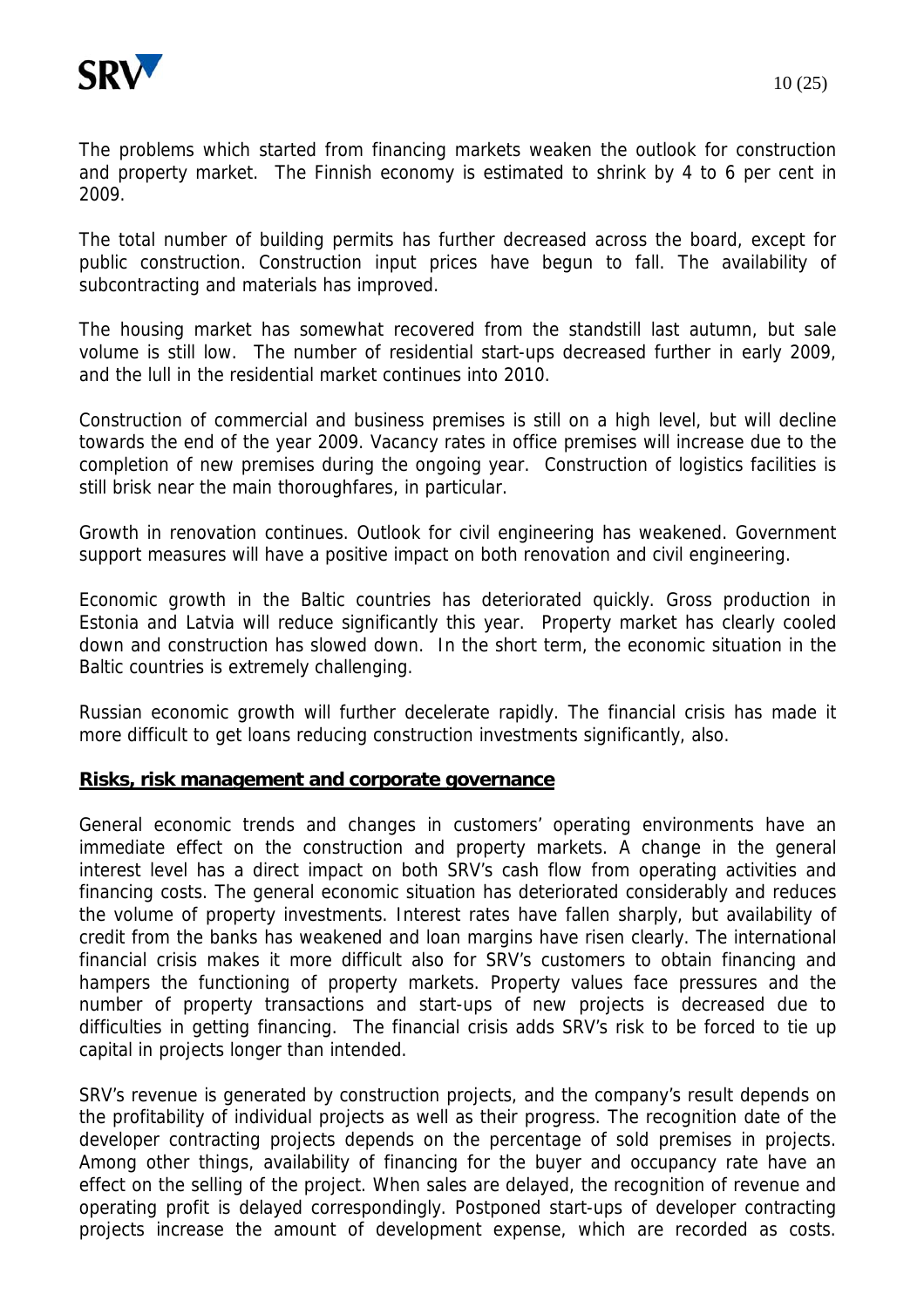

Housing sales have slowed down sharply in Finland, and has come to a practical standstill in Estonia. The slowdown in housing sales will increase sales and marketing costs and interest expenses in developer contracting housing production.

Construction is subject to significant cost risks relating to subcontracting and deliveries, and their control underlines the need for long-term planning. In poor economic situation, the financing risks relating to subcontractors will also increase. SRV's contracting model requires skilled and competent personnel. Warranty and liability obligations related to construction can span up to ten years. Currently the construction costs are going down and availability of resources is improving.

Besides land acquisition risks, property projects face, among other things, risks relating to outcome of zoning, soil, financing, commercialisation of projects, partners, geographical location and type of project. In accordance with its strategy, SRV focuses on developer contracting projects and has increased its land acquisition in Finland and in Russia, in particular. The crisis in the international financial market has substantially weakened the availability of financing in property projects for property development and investments. It has also put project start-ups on hold.

The financial risks connected with SRV's operations are interest rate, currency, liquidity and contractual party risks, which are discussed in more detail in the Notes to the 2008 Financial Statements. Currency risks are divided into transaction risks and translation risks. Transaction risks are related to currency-denominated business and financing cash flows. Translation risks encompass investments made in foreign subsidiaries, the accounting effects of which are recorded in the translation differences of equity in the consolidated figures.

Liquidity risks may have an effect on the Group's earnings and cash flow if the Group is unable to ensure sufficient financing for its operations. SRV maintains adequate liquidity by means of efficient management of cash flows and solutions linked to it, such as binding lines of credit that are valid until further notice. The company has a long-term liquidity arrangement (EUR 100 million), which shall fall due in 2012. The company's financing agreements contain customary terms and conditions. The financial terms and conditions of the agreements concern the equity ratio.

The Group's risk management is carried out in line with the Group's operations system and control is exercised in accordance with the Group strategy approved by the Board of Directors of the Group's parent company. SRV also makes every effort to cover operational risks by means of insurance and contractual terms. A more detailed account of SRV's risks, risk management and corporate governance policies has been disclosed in the 2008 Annual Report and Financial Statements.

SRV estimates that no other essential changes have occurred in company's risks.

#### **Corporate governance and resolutions of general meetings**

The Annual General Meeting was held on 25 March 2009. The AGM adopted the financial statements for 2008 and granted release from liability to the members of the Board of Directors and the president and CEO. A dividend of EUR 0.12 per share was declared. Mr Ilpo Kokkila was elected chairman of the Board of Directors and Mr Jukka Hienonen, Mr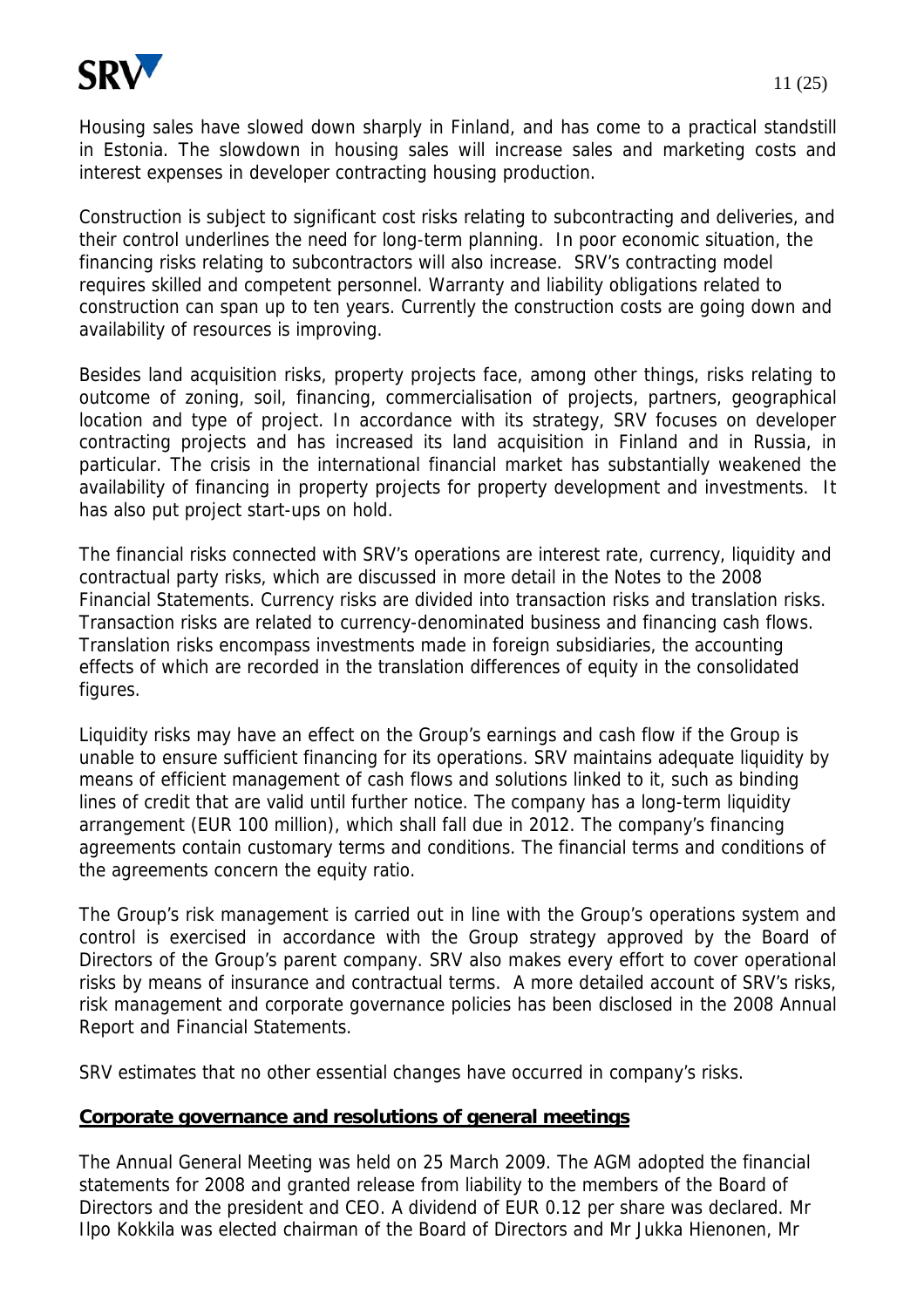

Lasse Kurkilahti, Mr Hannu Leinonen and Mr Matti Mustaniemi were elected to seats on the Board. The firm of public accountants Ernst & Young Oy was elected as the company's auditor. Mikko Rytilahti, authorised public accountant, will act as the principal auditor.

The Annual General Meeting authorised the Board of Directors to resolve on the acquisition of the company's own shares (treasury shares). The authorisation is in force for 18 months from the decision of the Meeting. A maximum of 3,676,846 own shares, or a lower amount that, in addition to the shares already owned by the company and its subsidiaries, is less than 10 per cent of all shares, may be acquired on the basis of the authorization. The Annual General Meeting authorised the Board of Directors to resolve on the transfer of treasury shares against payment or without consideration. The authorisation is in force for two years from the decision of the Meeting.

In its organisational meeting on 25 March 2009 the Board of Directors elected Lasse Kurkilahti vice chairman of the Board, Matti Mustaniemi chairman of the Audit Committee, Lasse Kurkilahti member of the Audit Committee , Jukka Hienonen and Hannu Leinonen members of the Nomination and Remuneration Committee and Ilpo Kokkila chairman of the Nomination and Remuneration Committee.

#### **Shares and shareholders**

SRV Group Plc's share capital is EUR 3, 062,520. The share has no nominal value and the number of shares outstanding is 36,768,468. The company has one class of shares. SRV had a total of 5,801 shareholders at 31 March 2009. SRV did not receive any flagging notifications during the review period.

The closing rate in Nasdaq OMX Helsinki at the end of the review period was EUR 3.00 (EUR 3.47 on 31 December 2008). The highest share price in the review period was EUR 4.79 and the lowest was EUR 2.76. The change in the all-share index of the Helsinki Stock Exchange (OMX Helsinki) during the same period was 14.8% negative and the OMX Industrial and Services index 3.8 per cent negative.

At the end of the review period, the company had a market capitalisation of EUR 108.6 million, excluding the Group's own shares. 2.0 million shares were traded during the review period and the trade volume was EUR 7.1 million.

At the end of the review period, SRV Group Plc's subsidiary SRV Kalusto Oy had 163,305 of SRV Group Plc's shares. The shares were acquired in accordance with the conditions of the merger plan of SRV Group Plc and SRV Henkilöstö Oy. On 31 March 2009, SRV Group Plc and SRV Kalusto Oy had a total of 571,064 of SRV Group Plc's shares, representing 1.6 per cent of the total number of the company's shares and combined number of votes. On 13 May 2009, the Group had a total of 584,128 shares (1.6 per cent of the total number of the company's shares and combined number of votes).

#### **Financial targets**

The Board of Directors has set the aim of SRV in the medium term to achieve annual average growth of approximately 15 per cent in Group revenue and annual average growth of 30 per cent in revenue in International Operations. SRV aims to increase the level of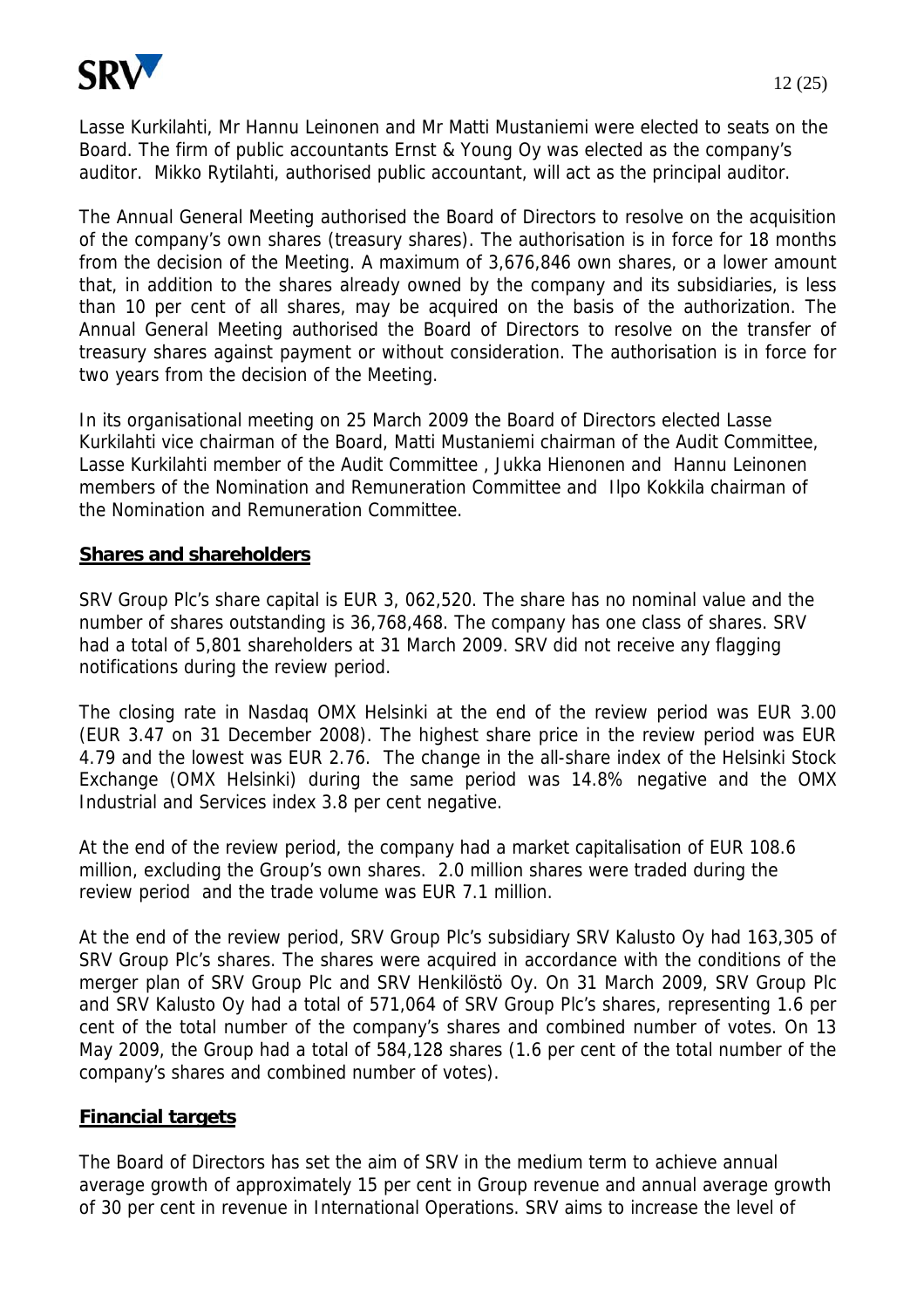

operating profit and, in the medium to long term, to achieve an operating margin of 8 per cent. Also, the company aims to maintain an equity ratio of 30 per cent.

The international economic and financing crisis has hindered the growth outlook for business operations. The realisation of the sales of developer contracting projects has an essential effect on the development of profitability. The set financial targets cannot be met during in the present economic situation. The company endeavours to maintain the profitability by rationalising operations and cutting costs.

#### **Outlook for 2009 reiterated**

The international financial crisis has complicated the financing of property investments and weakened the economic outlook. Start-up decisions and housing sales, in particular, face uncertainties.

The trend in revenue, operating profit and earnings in 2009 will be affected by success of the sales of developer contracting sites and the volume of new work orders. Costs will be cut to improve profitability.

Revenue and operating profit in 2009 are estimated to be below the previous year's figures, but profit before taxes is estimated to be clearly positive.

Espoo 13 May, 2009

Board of Directors

All forward-looking statements in this review are based on the management's current expectations and beliefs about future events, and actual results may differ materially from the expectations and beliefs such statements contain.

For further information, please contact:

Eero Heliövaara, president and CEO, tel. +358 (0)20 1455 202 Hannu Linnoinen, CFO, +358 (201) 455 990, +358 (50) 523 5850 Jussi Ollila, SVP, Communications, +358 (201) 455 275, +358 (50) 372 5229

Distribution: Nasdaq OMX Helsinki, principal media, www.srv.fi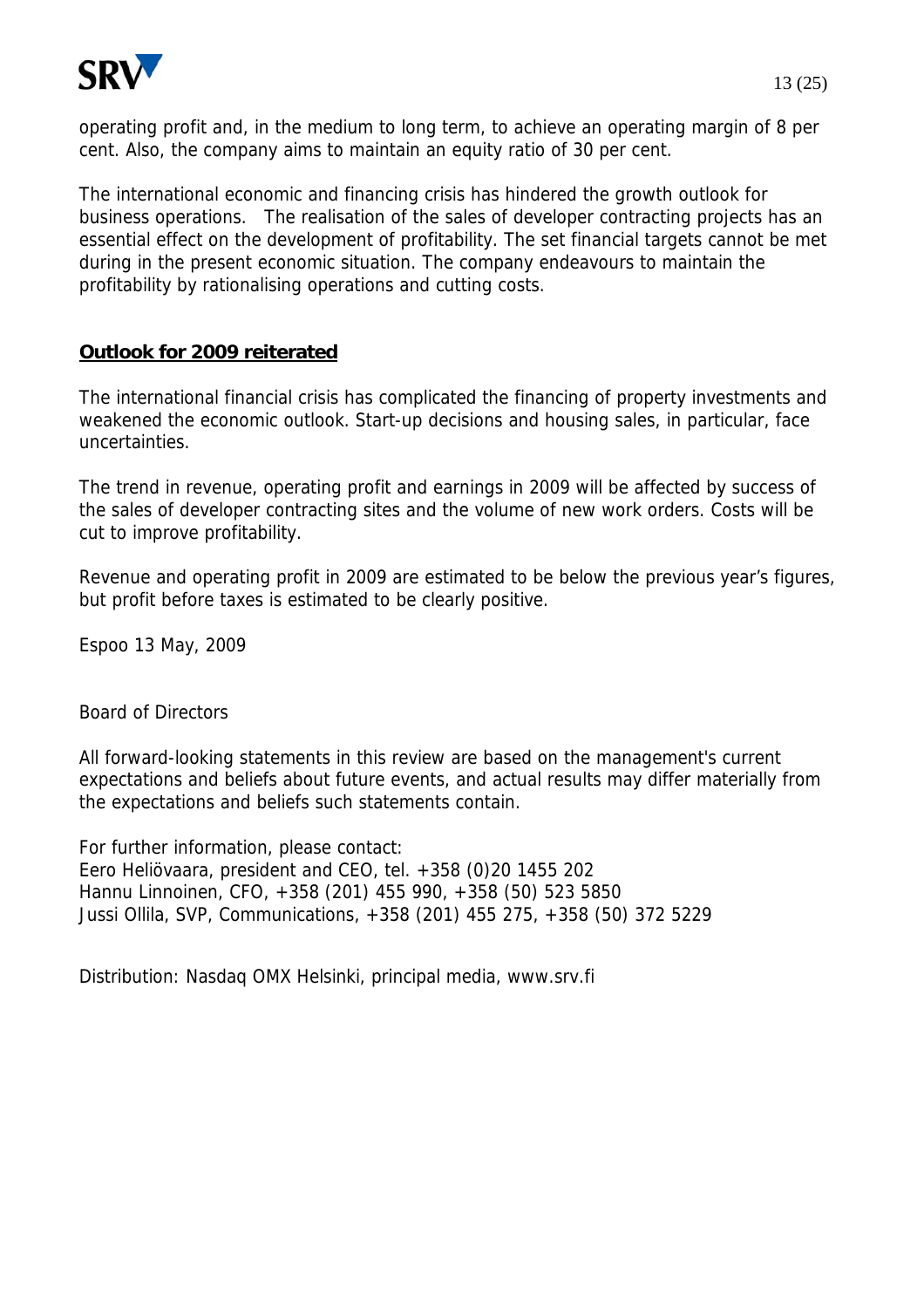

# **Key figures:**

|                                                                                         |                    | <b>IFRS</b>              | <b>IFRS</b>              | <b>IFRS</b>     |
|-----------------------------------------------------------------------------------------|--------------------|--------------------------|--------------------------|-----------------|
|                                                                                         |                    | $1 - 3/$                 | $1 - 3/$                 | $1 - 12/$       |
|                                                                                         |                    | 2009                     | 2008                     | 2008            |
| Revenue                                                                                 | <b>EUR million</b> | 86.4                     | 146.4                    | 537.0           |
| Operating profit                                                                        | <b>EUR million</b> | 1.9                      | 8.9                      | 32.9            |
| Operating profit, % of revenue                                                          | %                  | 2.2                      | 6.1                      | 6.1             |
| Profit before taxes                                                                     | <b>EUR million</b> | 0.4                      | 8.3                      | 23.7            |
| Profit before taxes, % of revenue                                                       | %                  | 0.5                      | 5.7                      | 4.4             |
| Net profit attributable to equity holders of                                            |                    |                          |                          |                 |
| the parent company                                                                      | <b>EUR million</b> | 0.1                      | 5.8                      | 15.7            |
| Return on equity 1)                                                                     | %                  | 0.0                      | 14.6                     | 9.4             |
| Return on investment <sup>1)</sup>                                                      | %                  | 2.9                      | 16.7                     | 12.9            |
| Invested capital                                                                        | <b>EUR million</b> | 341.1                    | 259.8                    | 339.4           |
|                                                                                         | %                  | 40.9                     | 52.1                     | 41.3            |
| Equity ratio                                                                            | <b>EUR million</b> | 170.6                    | 76.1                     | 169.4           |
| Net interest-bearing debt<br>Gearing ratio                                              | %                  | 105.3                    | 46.3                     | 101.7           |
|                                                                                         |                    |                          |                          |                 |
| Order backlog                                                                           | <b>EUR million</b> | 453.9                    | 451.3                    | 455.3           |
| Personnel on average                                                                    |                    | 815                      | 779                      | 871             |
| Property, plant and equipment investments<br>Property, plant and equipment investments, | <b>EUR million</b> | 0.1                      | 0.7                      | 16.8            |
| % of revenue                                                                            | $\%$               | 0.1                      | 0.5                      | 3.1             |
| Earnings per share, share issue adjusted                                                | <b>EUR</b>         | 0.00                     | 0.16                     | 0.43            |
| Equity per share, share issue adjusted                                                  | <b>EUR</b>         | 4.42                     | 4.38                     | 4.54            |
| Dividend per share, share issue adjusted                                                | <b>EUR</b>         | $\overline{\phantom{a}}$ | $\overline{\phantom{0}}$ | 0.12            |
| Dividend payout ratio                                                                   | $\%$               |                          |                          | 27.9            |
| Dividend yield                                                                          | %                  |                          |                          | 3.5             |
| Price per earnings ratio                                                                |                    |                          |                          | 8.1             |
| Share price development                                                                 |                    |                          |                          |                 |
| Share price at the end of the period                                                    | <b>EUR</b>         | 3.00                     | 5.55                     | 3.47            |
| Average share price                                                                     | <b>EUR</b>         | 3.47                     | 5.55                     | 5.05            |
| Lowest share price                                                                      | <b>EUR</b>         | 2.76                     | 4.67                     | 2.82            |
| Highest share price                                                                     | <b>EUR</b>         | 4.79                     | 6.60                     | 6.60            |
| Market capitalisation at the end of the period                                          | <b>EUR million</b> | 108.6<br>2 0 5 0         | 203.7<br>5 0 7 8         | 125.7<br>13 543 |
| Trading volume                                                                          | 1,000<br>%         | 5.7                      | 13.8                     | 37.1            |
| Trading volume<br>Weighted average number of shares                                     |                    |                          |                          |                 |
| outstanding                                                                             | 1,000              | 36 202                   | 36 718                   | 36 526          |
| Number of shares outstanding at the end of                                              |                    |                          |                          |                 |
| the period                                                                              | 1,000              | 36 197                   | 36 697                   | 36 210          |

1) In calculating the key ratio only the profit for the period has been annualised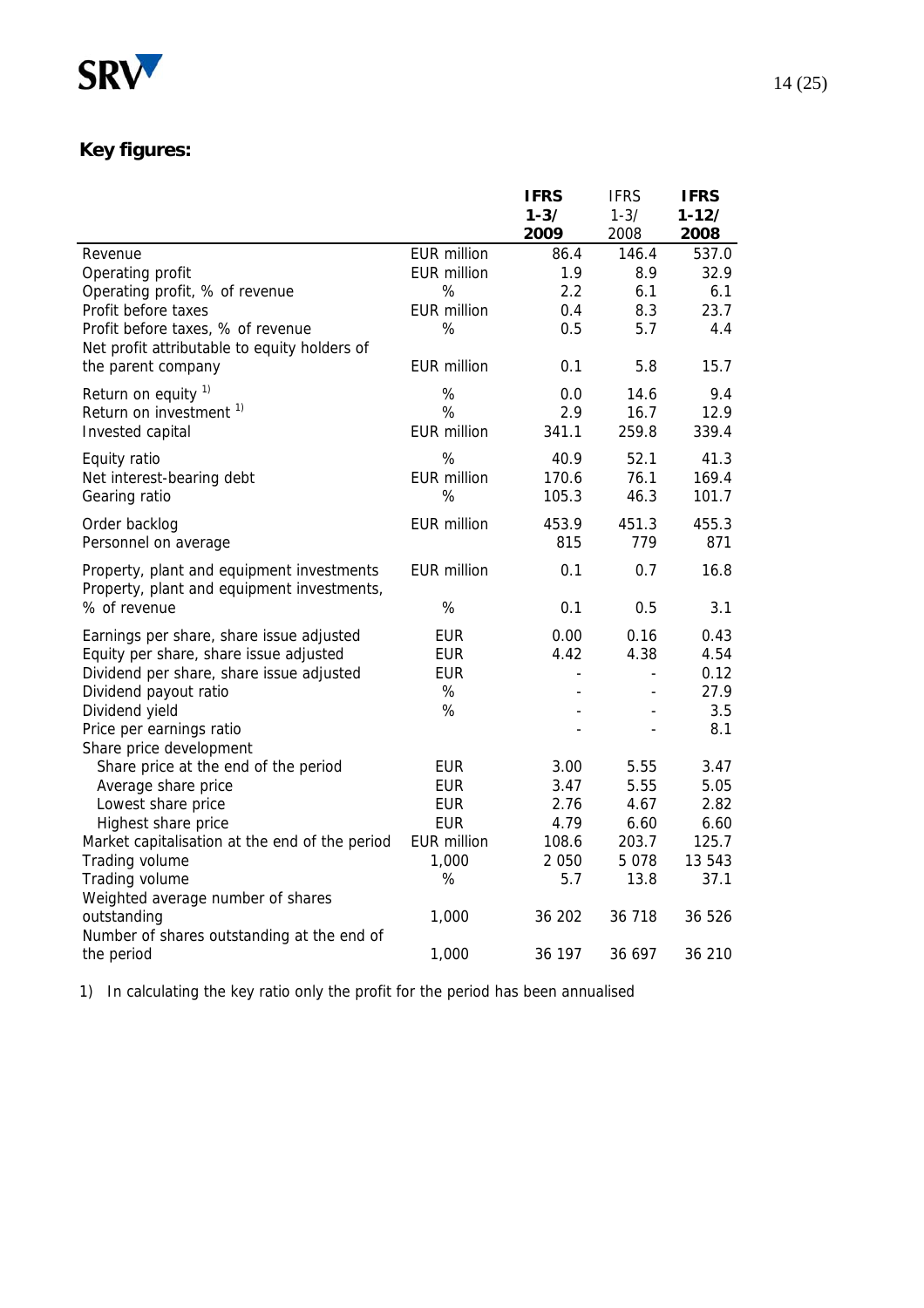

## **Calculation of key figures:**

| Gearing ratio, %                                  |     |      |                                                                                                       |
|---------------------------------------------------|-----|------|-------------------------------------------------------------------------------------------------------|
|                                                   |     |      | 100 x Net interest-bearing debt<br>Total equity                                                       |
| Return on equity, %                               |     |      | Profit before taxes - income taxes                                                                    |
|                                                   | $=$ | 100x | Total equity, average                                                                                 |
|                                                   |     |      | Profit before taxes + interest and other financial                                                    |
| Return on investment, %                           | $=$ |      | 100 x expenses                                                                                        |
|                                                   |     |      | Invested capital, average                                                                             |
| Equity ratio, %                                   |     |      |                                                                                                       |
|                                                   |     |      | 100 x Total equity<br>Total assets - advances received                                                |
|                                                   |     |      | Total assets - non-interest bearing debt - deferred tax                                               |
| <b>Invested capital</b>                           | $=$ |      | liabilities - provisions                                                                              |
| Net interest bearing debt                         | $=$ |      | Interest bearing debt - cash and cash equivalents                                                     |
|                                                   |     |      |                                                                                                       |
| Earnings per share, share<br>issue adjusted       | $=$ |      | Net profit for the period attributable to equity holders of<br>the parent company                     |
|                                                   |     |      | Weighted average number of shares outstanding                                                         |
| Equity per share, share issue                     |     |      | Shareholders' equity attributable to equity holders of the                                            |
| adjusted                                          | $=$ |      | parent company                                                                                        |
|                                                   |     |      | Number of shares outstanding at the end of the period,<br>share issue adjusted                        |
|                                                   |     |      |                                                                                                       |
| Price per earnings ratio                          | $=$ |      | Share price at the end of the period<br>Earnings per share, share issue adjusted                      |
|                                                   |     |      |                                                                                                       |
| Dividend payout ratio, %                          | $=$ | 100x | Dividend per share. share issue adjusted<br>Earnings per share, share issue adjusted                  |
|                                                   |     |      |                                                                                                       |
| Dividend yield, %                                 |     |      | Dividend per share. share issue adjusted                                                              |
|                                                   | $=$ |      | 100 x Share price at the end of the period, share issue<br>adjusted                                   |
|                                                   |     |      |                                                                                                       |
| Average share price                               | $=$ |      | Number of shares traded in euros during the period<br>Number of shares traded during the period       |
|                                                   |     |      |                                                                                                       |
| Market capitalisation at the<br>end of the period | $=$ |      | Number of shares outstanding at the end of the period x<br>share price at the end of the period       |
|                                                   |     |      |                                                                                                       |
| <b>Trading volume</b>                             | $=$ |      | Number of shares traded during the period and in<br>relation to the weighted average number of shares |
|                                                   |     |      | outstanding                                                                                           |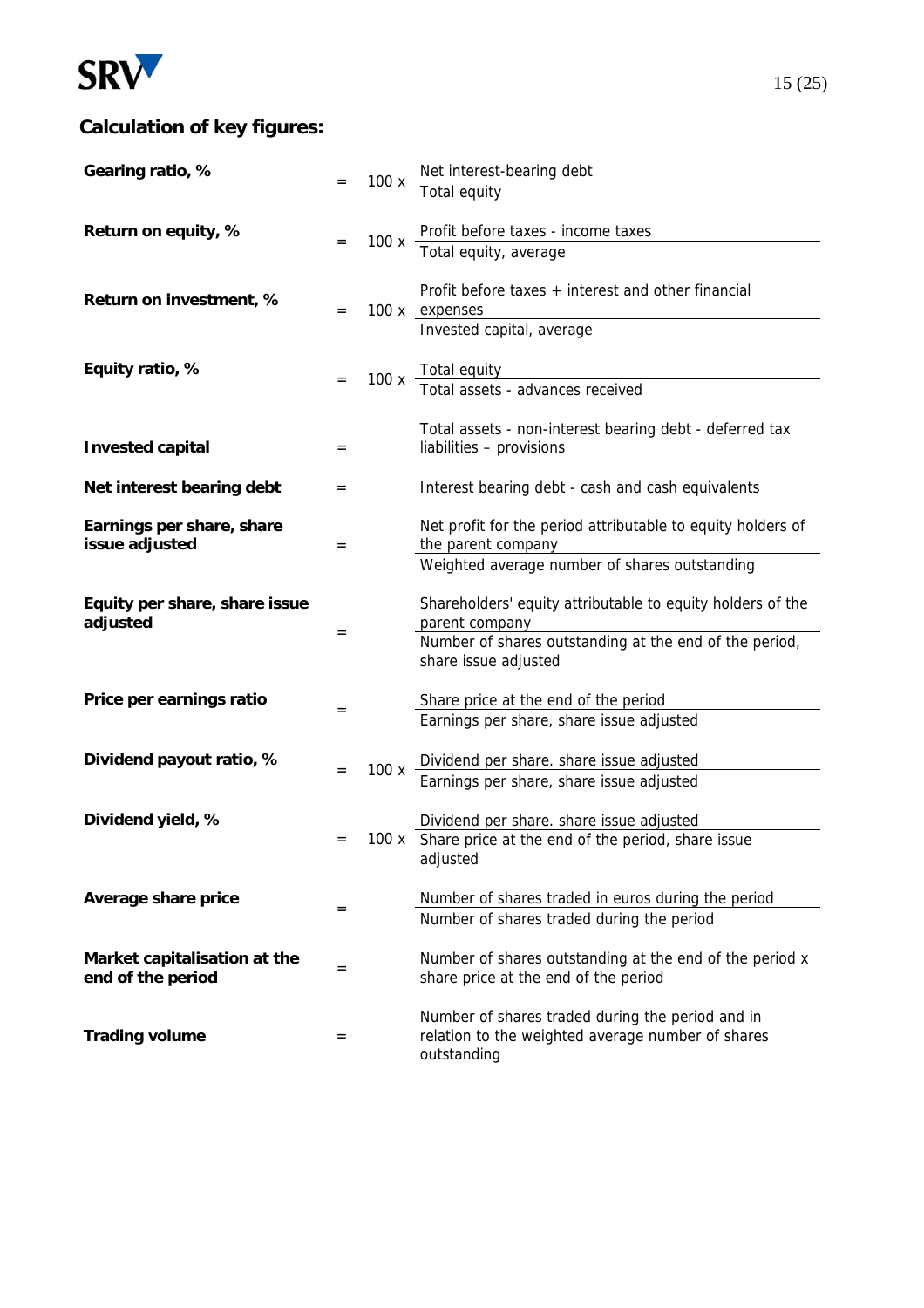

#### **SRV Group Plc Interim Report 1.1. - 31.3.2009: TABLES**

Appendixes

1) Condensed consolidated financial statements: income statement, balance sheet, statement of changes in equity, cash flow statement, commitments and contingent liabilities, derivative contracts liabilities

- 2) Quarterly development
- 3) Segment information
- 4) Outlook after the reporting period

#### **1. Group financials 1.1. - 31.3.2009**

IFRS standards and operating segments

SRV Group (SRV) adopted International Financial Reporting Standards (IFRS) on 1 January 2006. In preparing interim condensed consolidated financial statement information, SRV has applied the same accounting principles as in its year-end financial statements for 2008. The figures in the tables have been rounded which should be noted when counting the total sums. The interim condensed consolidated financial statement information has been prepared in accordance with the accounting policies set out in the IAS 34 standard and the information disclosed is unaudited.

SRV's reporting segments comprise Business Premises, Housing, International Operations and Other Operations. The operating segment figures are disclosed in accordance with IFRS 8, following the accounting principles applied in the consolidated financial statements.

The following new or revised standards and interpretations are effective from January 1, 2009:

- IAS 23 Borrowing costs. Borrowing costs attributable to construction projects starting in 2009 or later shall be capitalized in inventory and recognized in the income statement as the revenue from the construction project is recognized. This amendment has an impact both on the Group's financial position and reporting. During the period 1.1.-31.3.2009 the impact of this amendment to Group's financial position was minor.
- IAS 1 Presentation of financial statements. Starting from 2009 Group shall present income statement and the statement of comprehensive income. Statement of comprehensive income includes changes in equity that relate to transactions with non-owners.

Estimate of the future impacts of the interpretations:

– IFRIC 15 Agreements for the construction of real estate. The interpretation specifies when the revenue relating to construction contracts may be recognized using the Percentage of Completion method and when Completed Contract method should be used instead. The application of this interpretation will have an impact primarily on revenue recognition of the housing developer contracting and it will have an impact both on the Group's financial position and reporting. Currently Group applies Percentage of Completion method on housing developer contracting. According to the interpretation the Completed Contract method should be applied instead. Currently the estimate is that EU will enforce the interpretation during the second quarter of 2009 and that the interpretation shall be applied on the financial year starting January 1, 2010.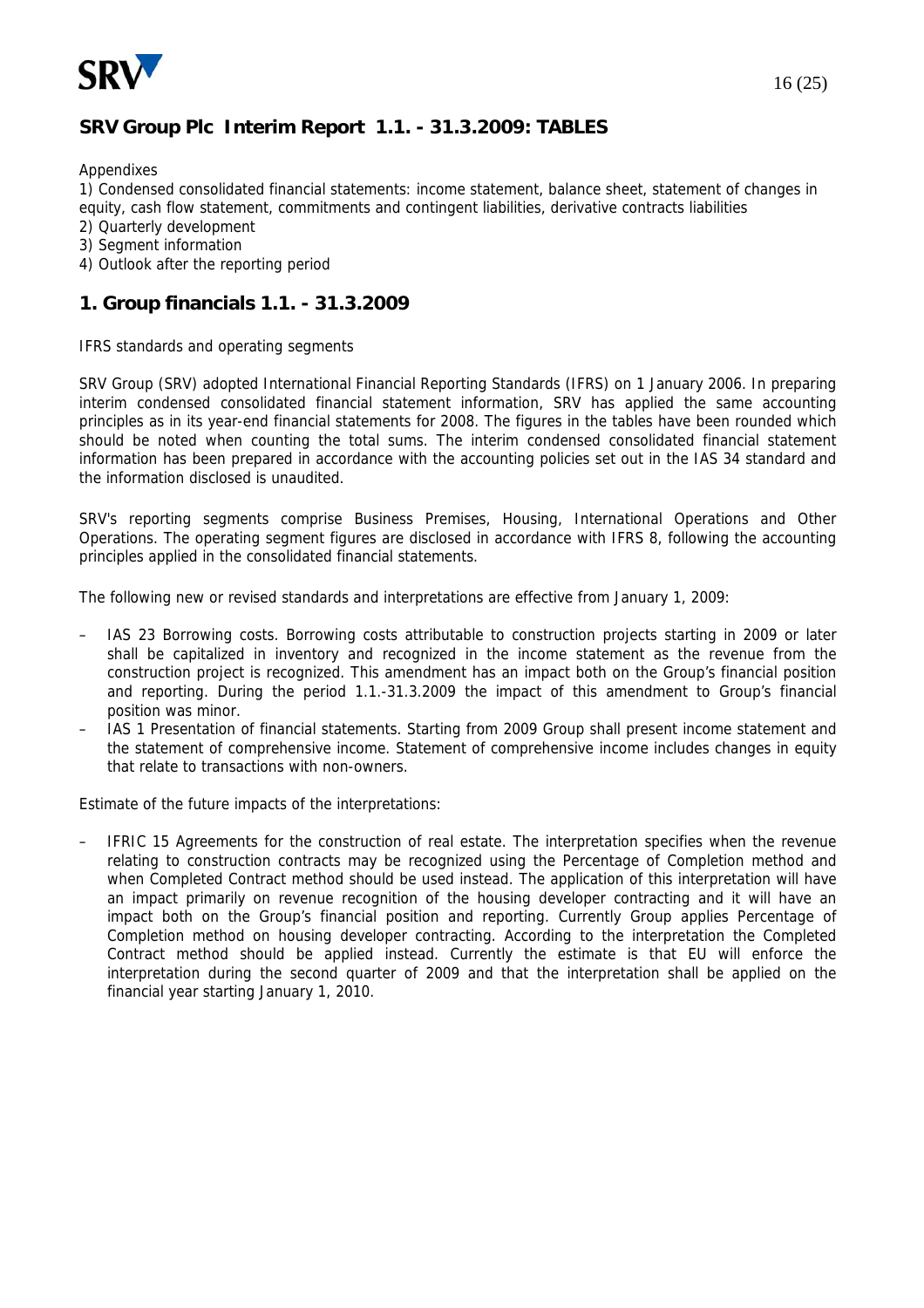

| <b>Consolidated income</b><br>statement<br>(EUR million)                                                                    | <b>IFRS</b><br>$1 - 3/$<br>2009 | <b>IFRS</b><br>$1 - 3/$<br>2008 | change,<br><b>MEUR</b> | change,<br>% | <b>IFRS</b><br>$1 - 12/$<br>2008 |  |
|-----------------------------------------------------------------------------------------------------------------------------|---------------------------------|---------------------------------|------------------------|--------------|----------------------------------|--|
| Revenue                                                                                                                     | 86.4                            | 146.4                           | $-60.0$                | $-41.0$      | 537.0                            |  |
| Other operating income<br>Change in inventories of finished                                                                 | 0.5                             | 0.4                             | 0.1                    | 28.4         | 1.4                              |  |
| goods and work in progress                                                                                                  | 7.6                             | 1.4                             | 6.2                    | 444.4        | 53.5                             |  |
| Use of materials and services                                                                                               | $-77.2$                         | $-124.0$                        | 46.8                   | $-37.7$      | $-495.3$                         |  |
| Employee benefit expenses                                                                                                   | $-11.6$                         | $-11.3$                         | $-0.3$                 | 2.7          | $-46.3$                          |  |
| Depreciation and impairments                                                                                                | $-0.9$                          | $-0.6$                          | $-0.3$                 | 52.0         | $-3.2$                           |  |
| Other operating expenses                                                                                                    | $-2.9$                          | $-3.4$                          | 0.5                    | $-15.4$      | $-14.1$                          |  |
| <b>Operating profit</b>                                                                                                     | 1.9                             | 8.9                             | $-7.0$                 | $-78.9$      | 32.9                             |  |
| Financial income                                                                                                            | 0.7                             | 1.2                             | $-0.5$                 | $-42.2$      | 4.2                              |  |
| Financial expenses<br>Financial income and expenses,                                                                        | $-2.2$                          | $-1.8$                          | $-0.4$                 | 19.6         | $-13.4$                          |  |
| total                                                                                                                       | $-1.5$                          | $-0.6$                          | $-0.9$                 | 136.9        | $-9.2$                           |  |
| <b>Profit before taxes</b>                                                                                                  | 0.4                             | 8.3                             | $-7.9$                 | $-95.1$      | 23.7                             |  |
| Income taxes                                                                                                                | $-0.4$                          | $-2.4$                          | 2.0                    | $-83.0$      | $-8.5$                           |  |
| Net profit for the period                                                                                                   | 0.0                             | 5.9                             | $-5.9$                 | $-100.0$     | 15.3                             |  |
| Attributable to<br>Equity holders of the parent                                                                             |                                 |                                 |                        |              |                                  |  |
| company                                                                                                                     | 0.1                             | 5.8                             |                        |              | 15.7                             |  |
| Minority interest<br>Earnings per share calculated on<br>the profit attributable to equity<br>holders of the parent company | $-0.1$                          | 0.1                             |                        |              | $-0.4$                           |  |
| (undiluted and diluted)                                                                                                     | 0.00                            | 0.16                            |                        | $-100.0$     | 0.43                             |  |

| Statement of comprehensive income<br>(milj. eur)       | <b>IFRS</b><br>$1 - 3/$<br>2009 | <b>IFRS</b><br>$1 - 3/$<br>2008 | <b>IFRS</b><br>$1 - 12/$<br>2008 |
|--------------------------------------------------------|---------------------------------|---------------------------------|----------------------------------|
| Net profit for the period                              | 0.0                             | 5.9                             | 15.3                             |
| I tems recognised directly in equity:                  |                                 |                                 |                                  |
| Exchange differences on translating foreign operations | 0.0                             | 0.0                             | $-0.1$                           |
| Available for sale financial assets                    | $-0.1$                          | 0.0                             | $-0.1$                           |
| Net gain (loss) on cash flow hedges                    | 0.0                             | 0.0                             | 0.0                              |
| Deferred tax                                           | 0.0                             | 0.0                             | 0.0                              |
| Income (loss) recognised directly in equity net of tax | $-0.1$                          | 0.0                             | $-0.1$                           |
| Total comprehensive income for the period              | $-0.1$                          | 5.9                             | 15.1                             |
| Profit for the period attributable to:                 |                                 |                                 |                                  |
| Equity holders of the parent company                   | 0.0                             | 5.8                             | 15.6                             |
| Minority interest                                      | $-0.1$                          | 0.1                             | $-0.4$                           |

#### $17(25)$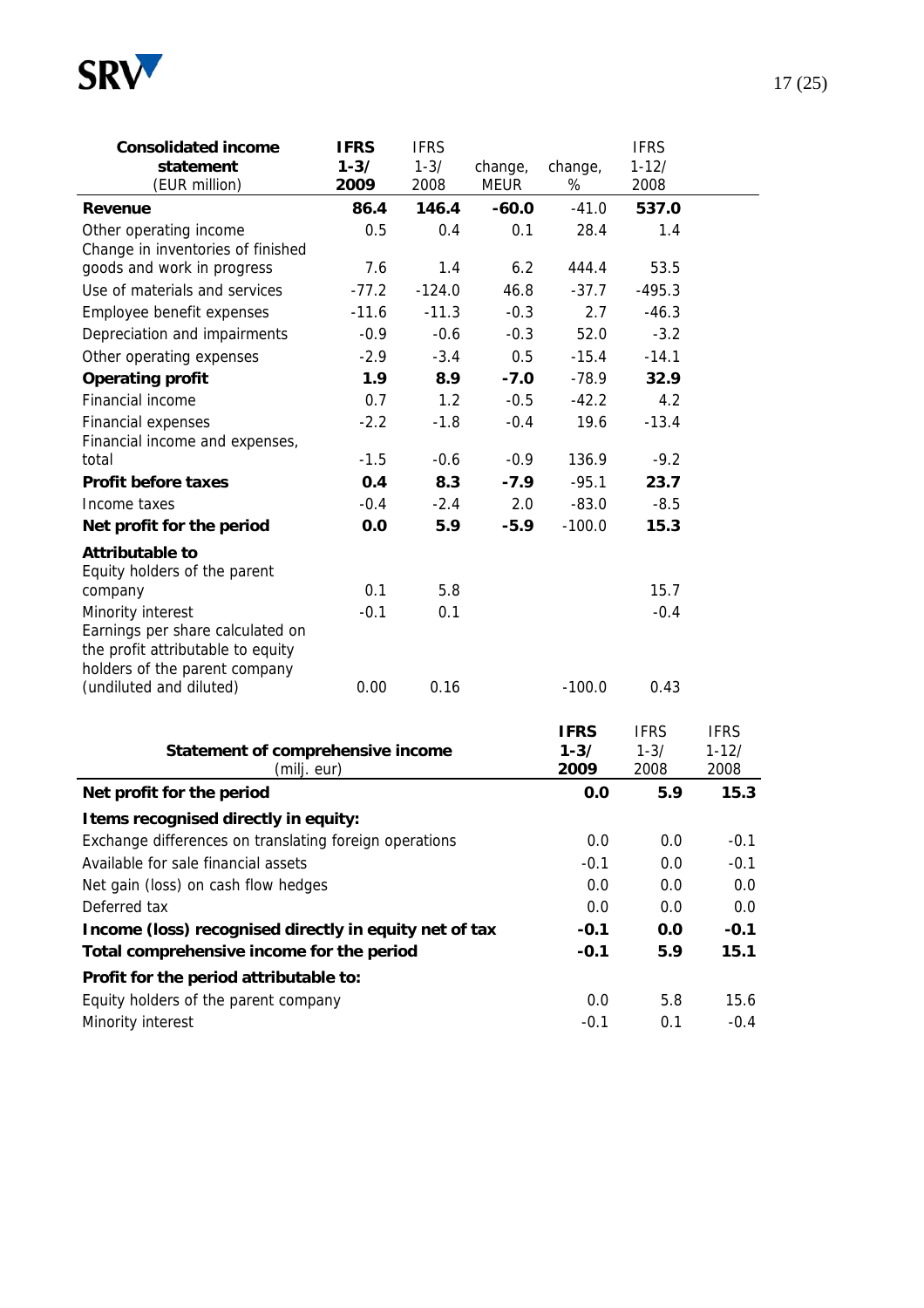

| <b>Consolidated balance sheet</b>                              | <b>IFRS</b> | <b>IFRS</b> | change, | <b>IFRS</b> |
|----------------------------------------------------------------|-------------|-------------|---------|-------------|
| (EUR million)                                                  | 31.3.09     | 31.3.08     | $\%$    | 31.12.08    |
| <b>ASSETS</b>                                                  |             |             |         |             |
| <b>Non-current assets</b>                                      |             |             |         |             |
| Property, plant and equipment                                  | 18.3        | 8.1         | 125.8   | 19.0        |
| Goodwill                                                       | 1.7         | 0.7         | 138.9   | 1.7         |
| Other intangible assets                                        | 0.5         | 0.7         | $-27.5$ | 0.5         |
| Other financial assets                                         | 4.3         | 2.9         | 45.6    | 4.3         |
| Receivables                                                    | 7.3         | 11.6        | $-37.1$ | 6.6         |
| Deferred tax assets                                            | 1.6         | 1.5         | 7.9     | 1.7         |
| Non-current assets, total                                      | 33.7        | 25.5        | 31.9    | 33.8        |
| <b>Current assets</b>                                          |             |             |         |             |
| Inventories                                                    | 302.8       | 217.0       | 39.5    | 294.8       |
| Trade and other receivables                                    | 61.9        | 78.7        | $-21.4$ | 86.7        |
| Current tax receivables                                        | 5.7         | 4.5         | 27.7    | 5.1         |
| Cash and cash equivalents                                      | 8.6         | 19.6        | $-56.3$ | 3.4         |
| Current assets, total                                          | 378.9       | 319.8       | 18.5    | 390.0       |
| <b>ASSETS, TOTAL</b>                                           | 412.6       | 345.3       | 19.5    | 423.8       |
|                                                                |             |             |         |             |
| <b>Consolidated balance sheet</b>                              | <b>IFRS</b> | <b>IFRS</b> | change, | <b>IFRS</b> |
| (EUR million)                                                  | 31.3.09     | 31.3.08     | $\%$    | 31.12.08    |
| <b>EQUITY AND LIABILITIES</b>                                  |             |             |         |             |
| Equity attributable to equity holders<br>of the parent company |             |             |         |             |
| Share capital                                                  | 3.1         | 3.1         | 0.0     | 3.1         |
| Invested free equity fund                                      | 87.3        | 87.3        | 0.0     | 87.3        |
| <b>Translation differences</b>                                 | 0.0         | 0.0         |         | $-0.1$      |
| Fair value reserve                                             | $-0.1$      | 0.0         |         | $-0.1$      |
| Retained earnings                                              | 69.7        | 70.4        | $-1.1$  | 74.1        |
| Equity attributable to equity holders                          |             |             |         |             |
| of the parent company, total                                   | 159.9       | 160.8       | $-0.5$  | 164.3       |
| <b>Minority interest</b>                                       | 2.0         | 3.3         | $-38.7$ | 2.3         |
| Equity, total                                                  | 162.0       | 164.2       | $-1.3$  | 166.6       |
| <b>Non-current liabilities</b>                                 |             |             |         |             |
| Deferred tax liabilities                                       | 0.2         | 0.4         | $-46.5$ | 0.3         |
| Provisions                                                     | 4.9         | 6.1         | $-19.6$ | 5.6         |
| Interest-bearing liabilities                                   | 81.5        | 46.7        | 74.3    | 69.7        |
| Other liabilities                                              |             |             |         |             |
| Non-current liabilities, total                                 | 86.6        | 53.3        | 62.6    | 75.6        |
| <b>Current liabilities</b>                                     |             |             |         |             |
| Trade and other payables                                       | 53.8        | 71.2        | $-24.5$ | 66.8        |
| Current tax payables                                           | 8.7         | 3.5         | 147.8   | 8.0         |
| Provisions                                                     | 3.9         | 4.3         | $-9.0$  | 3.8         |
| Interest-bearing liabilities                                   | 97.7        | 48.9        | 99.7    | 103.1       |
| <b>Current liabilities, total</b>                              | 164.0       | 127.9       | 28.2    | 181.6       |
| Liabilities, total                                             | 250.6       | 181.2       | 38.3    | 257.2       |
| <b>EQUITY AND LIABILITIES</b>                                  | 412.6       | 345.3       | 19.5    | 423.8       |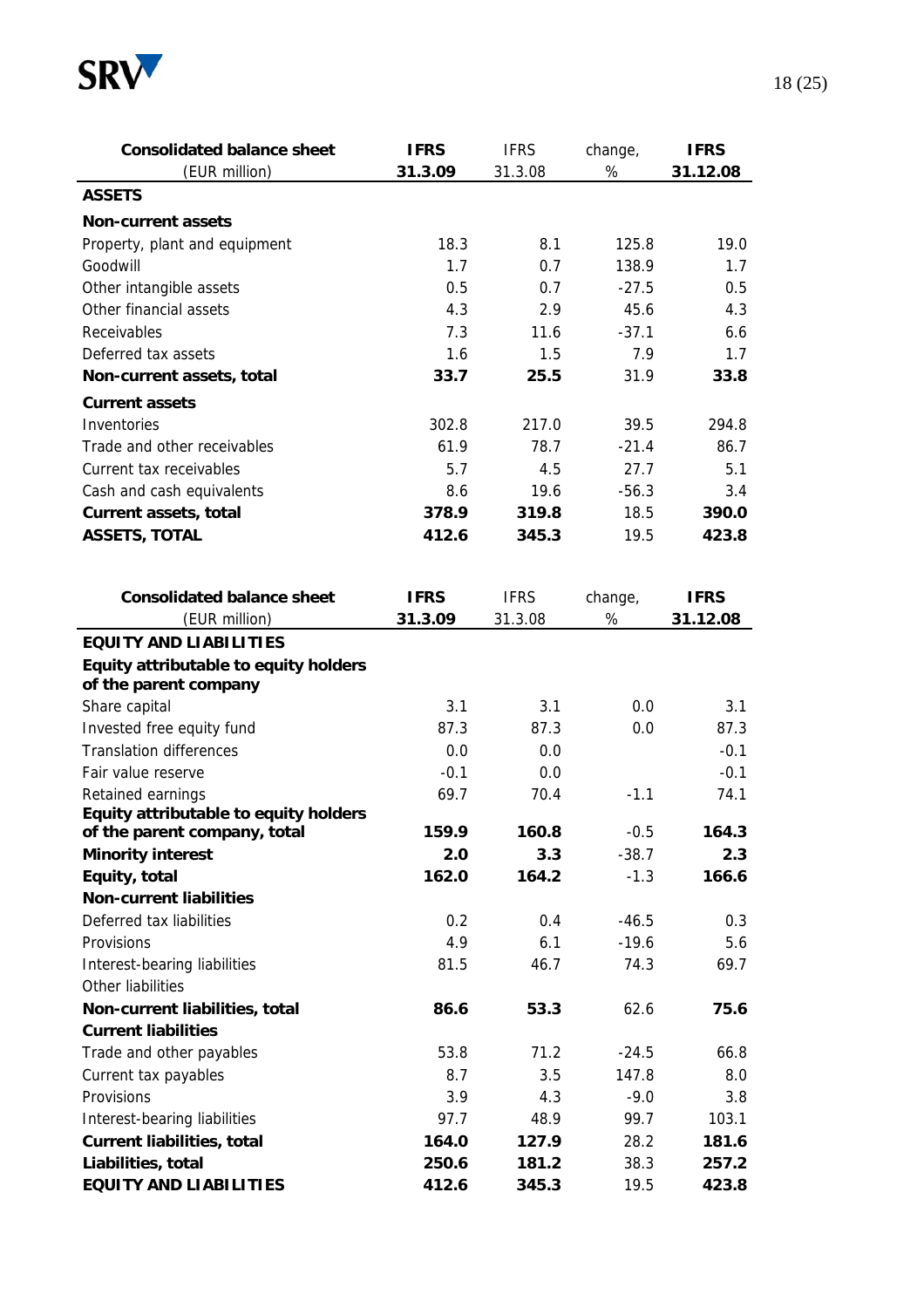

| <b>Consolidated cash flow statement</b>                  | <b>IFRS</b> | <b>IFRS</b> | <b>IFRS</b> |
|----------------------------------------------------------|-------------|-------------|-------------|
| (EUR million)                                            | 1-3/2009    | 1-3/2008    | 1-12/2008   |
| Cash flows from operating activities                     |             |             |             |
| Net profit for the period                                | 0.0         | 5.9         | 15.3        |
| Adjustments:                                             |             |             |             |
| Depreciation and impairments                             | 0.9         | 0.6         | 3.2         |
| Non-cash transactions                                    | $-0.9$      | 0.0         | $-0.5$      |
| Financial income and expenses                            | 1.5         | 0.6         | 9.2         |
| Capital gains on sales of tangible and intangible assets | 0.0         | 0.0         | 0.0         |
| Income taxes                                             | 0.4         | 2.4         | 8.5         |
|                                                          | 1.9         | 3.6         | 20.3        |
| Adjustments, total                                       |             |             |             |
| Changes in working capital:                              |             |             |             |
| Change in loan receivables                               | $-0,9$      | $-10.3$     | $-12.6$     |
| Change in trade and other receivables                    | 25,3        | 15.8        | 14.9        |
| Change in inventories                                    | $-7,8$      | $-20.2$     | $-98.8$     |
| Change in trade and other payables                       | $-15,5$     | $-26.1$     | $-31.9$     |
| Changes in working capital, total                        | 1,1         | $-40.7$     | $-128.3$    |
| Interest paid                                            | $-4,1$      | $-2.1$      | $-13.0$     |
| Interest received                                        | 0,5         | 2.8         | 6.7         |
| Dividends received                                       | 0,0         | 0.0         | 0.0         |
| Income taxes paid                                        | $-0,3$      | $-1.7$      | $-4.2$      |
|                                                          | $-3,9$      | $-1.0$      | $-10.5$     |
| Net cash flow from operating activities                  | $-0,9$      | $-32.2$     | $-103.2$    |
| Cash flow from investing activities                      |             |             |             |
| Acquisition of subsidiaries, net of cash                 | 0,0         | 0.0         | $-1.3$      |
| Property, plant and equipment                            | $-0,1$      | $-0.6$      | $-13.7$     |
| Intangible assets                                        | 0,0         | $-0.2$      | $-0.3$      |
| Other financial assets                                   | 0,0         | 0.0         | $-1.5$      |
| Sale of property, plant and equipment and intangible     |             |             |             |
| assets                                                   | 0,0         | 0.0         | 0.1         |
| Sale of financial assets                                 | 0,0         | 0.0         | 0.0         |
| Net cash used in investing activities                    | $-0,1$      | $-0.7$      | $-16.7$     |
| Cash flows from financing activities                     |             |             |             |
| Proceeds from share issue                                | 0,0         | 0.0         | 0.0         |
| Proceeds from loans                                      | 14,1        | 17.8        | 68.9        |
| Repayments of loans                                      | $-0,1$      | $-9.2$      | $-10.1$     |
| Change in loan receivables                               | 0,0         | 0.0         | 0.0         |
| Change in housing corporation loans                      | 4,4         | 12.9        | 30.6        |
| Change in credit limits                                  | $-12,2$     | 9.5         | 18.8        |
| Purchase of treasury shares                              | 0,0         | $-0.1$      | $-1.9$      |
| Dividends paid                                           | 0,0         | 0.0         | $-4.4$      |
| Net cash from financing activities                       | 6,2         | 31.1        | 101.8       |
| Net change in cash and cash equivalents                  | 5,2         | $-1.8$      | $-18.0$     |
| Cash and cash equivalents at the beginning of period     | 3,4         | 21.4        | 21.4        |
| Cash and cash equivalents at the end of period           | 8,6         | 19.6        | 3.4         |

**Cash and cash equivalents at the end of period 8,6 19.6 3.4**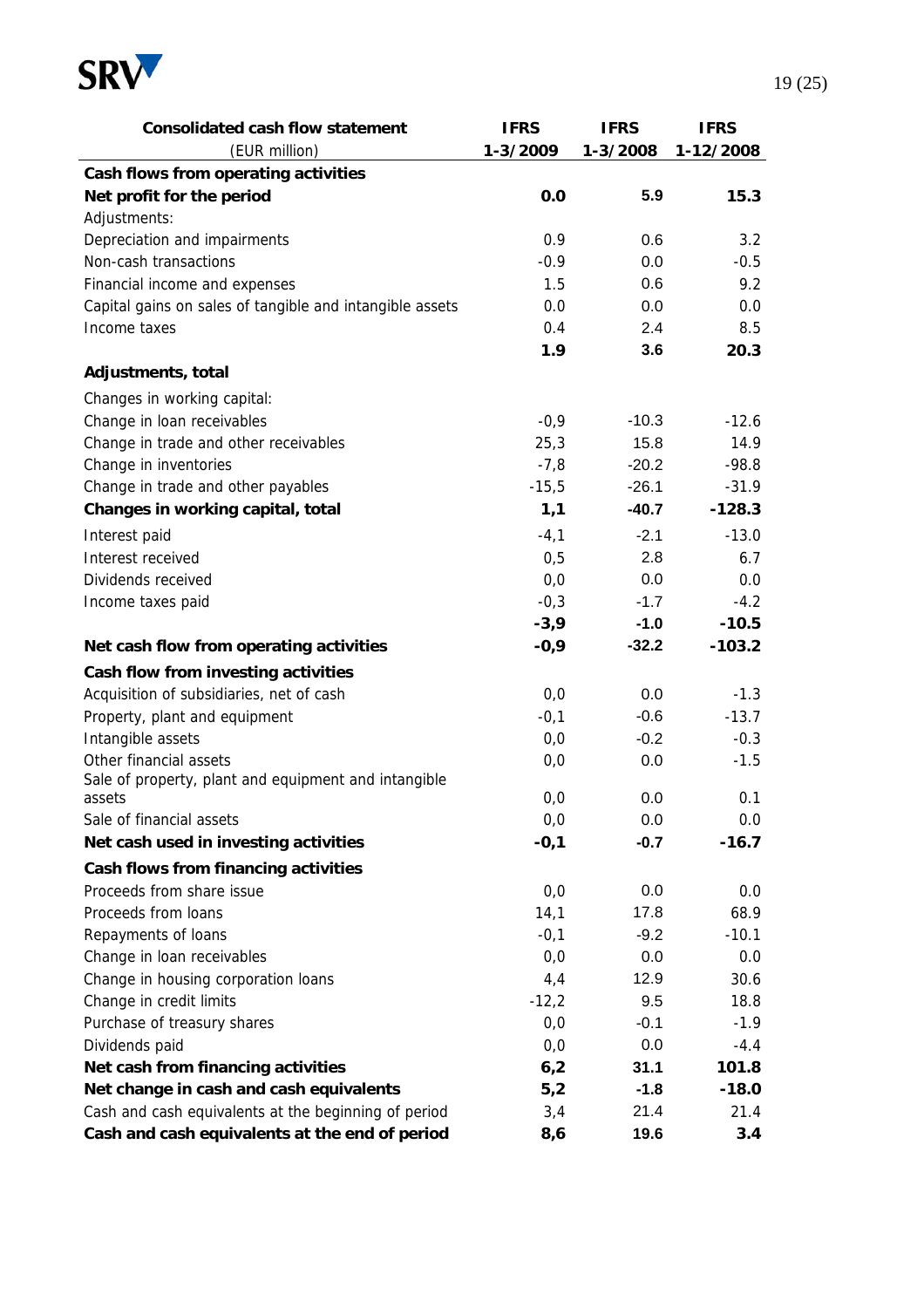

| <b>Inventories</b>                                | <b>IFRS</b> | <b>IFRS</b> | change, | <b>IFRS</b> |
|---------------------------------------------------|-------------|-------------|---------|-------------|
| (EUR million)                                     | 31.3.09     | 31.3.08     | %       | 31.12.08    |
| Raw materials and consumables                     | 0.0         | 0.0         | $-79.9$ | 0.0         |
| Work in progress                                  | 103.1       | 78.7        | 31.1    | 100.8       |
| Land areas and plot-owning companies              | 144.2       | 93.1        | 54.9    | 142.1       |
| Shares in completed housing corporations and real |             |             |         |             |
| estate companies                                  | 37.6        | 33.0        | 13.9    | 34.0        |
| Advance payments                                  | 3.5         | 6.5         | $-46.6$ | 3.7         |
| Other inventories                                 | 14.2        | 5.6         | 152.9   | 14.2        |
| Inventories, total                                | 302.6       | 217.0       | 39.5    | 294.8       |

#### **Statement of changes in Group equity 1.1. - 31.3.2009**

|                                             |                  |                             |                                          | Equity attributable to               |                          |                           |        |                      |                 |
|---------------------------------------------|------------------|-----------------------------|------------------------------------------|--------------------------------------|--------------------------|---------------------------|--------|----------------------|-----------------|
|                                             |                  |                             | the equity holders of the parent company |                                      |                          |                           |        |                      |                 |
| <b>IFRS</b><br>(EUR million)                | Share<br>capital | Share<br>premium<br>reserve | Invested<br>free<br>equity<br>fund       | Trans-<br>lation<br>differ-<br>ences | Fair<br>value<br>reserve | Retai-<br>ned<br>earnings | Total  | Minority<br>interest | Total<br>equity |
| <b>Equity on 1.1.2009</b>                   | 3.1              | 0.0                         | 87.3                                     | $-0.1$                               | $-0.1$                   | 74.1                      | 164.3  | 2.3                  | 166.6           |
| <b>Translation differences</b>              |                  |                             |                                          | 0.0                                  | 0.0                      |                           | 0.0    |                      |                 |
| Other changes                               |                  |                             |                                          |                                      |                          | $-0.2$                    | $-0.2$ |                      |                 |
| Net income recognised<br>directly in equity | 0.0              | 0.0                         | 0.0                                      | 0.0                                  | 0.0                      | $-0.2$                    | $-0.2$ |                      |                 |
| Net profit for the financial<br>year        |                  |                             |                                          |                                      |                          | 0.1                       | 0.1    |                      |                 |
| <b>Total income and</b><br>expenses for the |                  |                             |                                          |                                      |                          |                           |        |                      |                 |
| financial year                              | 0.0              | 0.0                         | 0.0                                      | 0.0                                  | 0.0                      | 0.1                       | 0.1    |                      |                 |
| Dividends paid                              |                  |                             |                                          |                                      |                          | $-4.3$                    | $-4.3$ |                      |                 |
| Share based incentive plan                  |                  |                             |                                          |                                      |                          | 0.0                       | 0.0    |                      |                 |
| Purchase of treasury shares                 |                  |                             |                                          |                                      |                          | 0.0                       | 0.0    |                      |                 |
| <b>Equity on 31.3.2009</b>                  | 3.1              | 0.0                         | 87.3                                     | 0.0                                  | $-0.1$                   | 69.7                      | 159.9  | 2.0                  | 162.0           |

#### **Statement of changes in Group equity 1.1. - 31.3.2008**

|                                                               |                  |                             |                                          | Equity attributable to               |                          |                           |        |                      |                 |
|---------------------------------------------------------------|------------------|-----------------------------|------------------------------------------|--------------------------------------|--------------------------|---------------------------|--------|----------------------|-----------------|
|                                                               |                  |                             | the equity holders of the parent company |                                      |                          |                           |        |                      |                 |
| <b>IFRS</b><br>(EUR million)                                  | Share<br>capital | Share<br>premium<br>reserve | Invested<br>free<br>equity<br>fund       | Trans-<br>lation<br>differ-<br>ences | Fair<br>value<br>reserve | Retai-<br>ned<br>earnings | Total  | Minority<br>interest | Total<br>equity |
| <b>Equity on 1.1.2008</b>                                     | 3.1              | 0.0                         | 87.3                                     | 0.0                                  | 0.0                      | 64.7                      | 155.1  | 3.2                  | 158.3           |
| <b>Translation differences</b>                                |                  |                             |                                          | 0.0                                  | 0.0                      |                           | 0.0    |                      |                 |
| Other changes                                                 |                  |                             |                                          |                                      |                          | 0.0                       | 0.0    |                      |                 |
| Net income recognised                                         |                  |                             |                                          |                                      |                          |                           |        |                      |                 |
| directly in equity                                            | 0.0              | 0.0                         | 0.0                                      | 0.0                                  | 0.0                      | 0.0                       | 0.0    |                      |                 |
| Net profit for the financial<br>year                          |                  |                             |                                          |                                      |                          | 5.8                       | 5.8    |                      |                 |
| <b>Total income and</b><br>expenses for the<br>financial year | 0.0              | 0.0                         | 0.0                                      | 0.0                                  | 0.0                      | 5.8                       | 5.8    |                      |                 |
| Dividends paid                                                |                  |                             |                                          |                                      |                          | 0.0                       | 0.0    |                      |                 |
|                                                               |                  |                             |                                          |                                      |                          |                           |        |                      |                 |
| Purchase of treasury shares                                   |                  |                             |                                          |                                      |                          | $-0.1$                    | $-0.1$ |                      |                 |
| <b>Equity on 31.3.2008</b>                                    | 3.1              | 0.0                         | 87.3                                     | 0.0                                  | 0.0                      | 70.4                      | 160.8  | 3.3                  | 164.2           |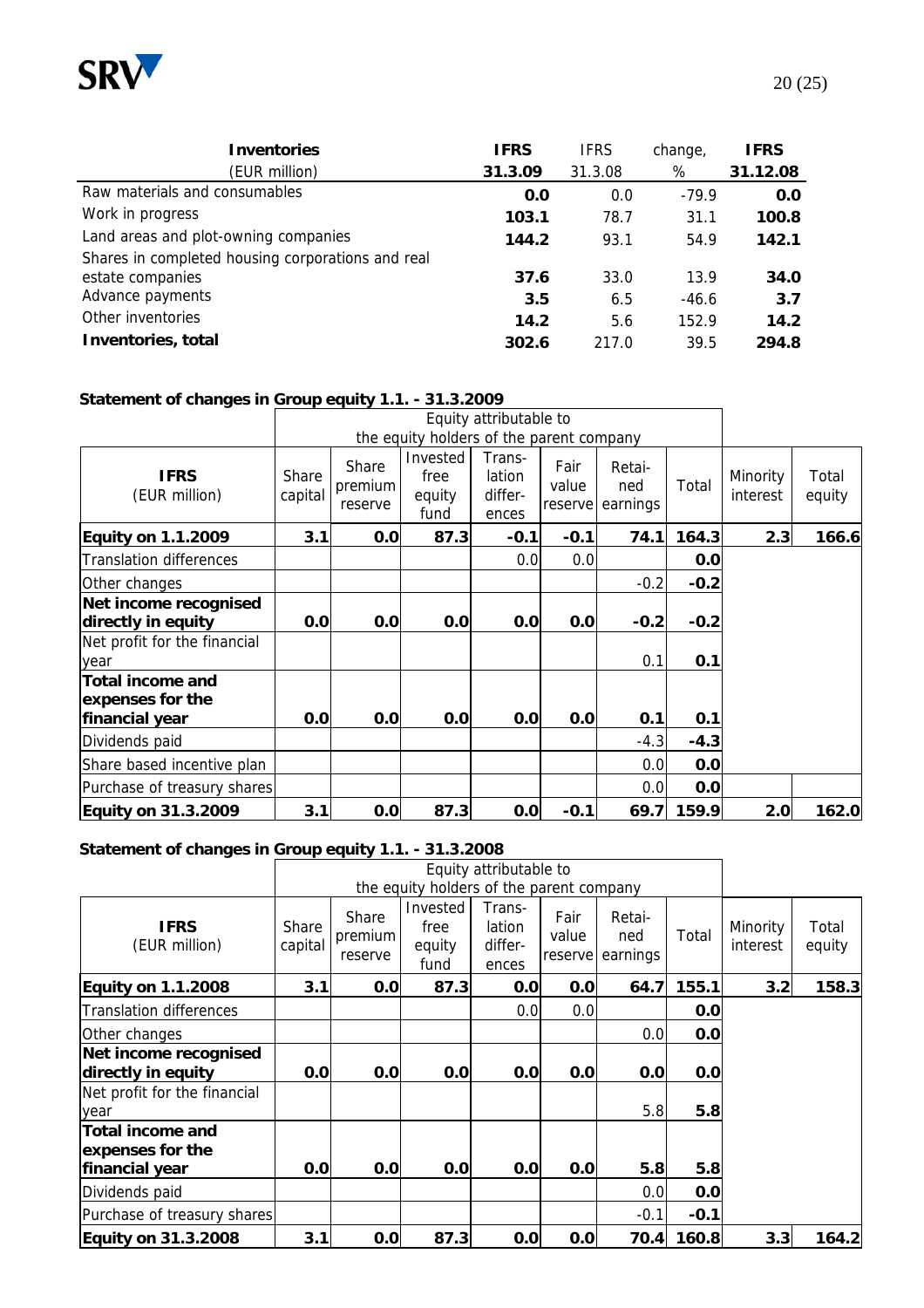

|                                             |                  |                             |                                          | Equity attributable to               |                          |                           |        |                      |                 |
|---------------------------------------------|------------------|-----------------------------|------------------------------------------|--------------------------------------|--------------------------|---------------------------|--------|----------------------|-----------------|
|                                             |                  |                             | the equity holders of the parent company |                                      |                          |                           |        |                      |                 |
| <b>IFRS</b><br>(EUR million)                | Share<br>capital | Share<br>premium<br>reserve | Invested<br>free<br>equity<br>fund       | Trans-<br>lation<br>differ-<br>ences | Fair<br>value<br>reserve | Retai-<br>ned<br>earnings | Total  | Minority<br>interest | Total<br>equity |
| <b>Equity on 1.1.2008</b>                   | 3.1              | 0.0                         | 87.3                                     | 0.0                                  | 0.0                      | 64.7                      | 155.1  | 3.2                  | 158.3           |
| <b>Translation differences</b>              |                  |                             |                                          | $-0.1$                               | $-0.1$                   | 0.1                       | $-0.1$ |                      |                 |
| Other changes                               |                  |                             | 0.0                                      |                                      |                          | 0.0                       | 0.0    |                      |                 |
| Net income recognised                       |                  |                             |                                          |                                      |                          |                           |        |                      |                 |
| directly in equity                          | 0.0              | 0.0                         | 0.0                                      | $-0.1$                               | $-0.1$                   | 0.0                       | $-0.2$ |                      |                 |
| Net profit for the financial<br>year        |                  |                             |                                          |                                      |                          | 15.7                      | 15.7   |                      |                 |
| <b>Total income and</b><br>expenses for the |                  |                             |                                          |                                      |                          |                           |        |                      |                 |
| financial year                              | 0.0              | 0.0                         | 0.0                                      | 0.0                                  | 0.0                      | 15.7                      | 15.7   |                      |                 |
| Dividends paid                              |                  |                             |                                          |                                      |                          | $-4.4$                    | $-4.4$ |                      |                 |
| Purchase of treasury shares                 |                  |                             |                                          |                                      |                          | $-1.9$                    | $-1.9$ |                      |                 |
| Equity on 31.12.2008                        | 3.1              | 0.0                         | 87.3                                     | $-0.1$                               | $-0.1$                   | 74.1                      | 164.3  | 2.3                  | 166.6           |

#### **Statement of changes in Group equity 1.1. - 31.12.2008**

| <b>Commitments and contingent liabilities</b>            | <b>IFRS</b> | <b>IFRS</b> | change, | <b>IFRS</b> |
|----------------------------------------------------------|-------------|-------------|---------|-------------|
| <b>EUR million</b>                                       | 31.3.09     | 31.3.08     | %       | 31.12.08    |
| Collateral given for own liabilities                     |             |             |         |             |
| Real estate mortgages given                              | 125.7       | 90.4        | 39.0    | 114.7       |
| Pledges given                                            | 0.0         | 0.0         |         | 0.0         |
| Other commitments                                        |             |             |         |             |
| Guarantees given for liabilities on uncompleted projects | 0.0         | 71.4        |         | 0.4         |
| Investment commitments given                             | 2.2         | 4.3         | $-48.3$ | 2.7         |

| Fair and nominal values of<br>derivative instruments     |                    | <b>IFRS</b><br>31.3.09 |                    | <b>IFRS</b><br>31.3.2008 |                    | <b>IFRS</b><br>31.12.08 |
|----------------------------------------------------------|--------------------|------------------------|--------------------|--------------------------|--------------------|-------------------------|
| (EUR million)                                            | <b>Fair Values</b> |                        | <b>Fair Values</b> |                          | <b>Fair Values</b> |                         |
|                                                          | Positive           | Negative               | Positive           |                          | Positive           | Negative                |
| Hedge accounting not applied<br>Foreign exchange forward |                    |                        |                    |                          |                    |                         |
| contracts                                                |                    | O                      | 0                  | 0                        | 0                  | 0                       |
| Interest rate swaps                                      |                    | 0                      | 0                  | 0                        | 0                  | 0                       |
| Nominal values of derivative                             |                    |                        |                    |                          |                    |                         |
| <b>instruments</b>                                       |                    | <b>IFRS</b>            |                    | <b>IFRS</b>              |                    | <b>IFRS</b>             |
|                                                          |                    | 3/2009                 |                    | 3/2008                   |                    | 12/2008                 |
| Foreign exchange forward                                 |                    |                        |                    |                          |                    |                         |
| contracts                                                |                    | 0.0                    |                    | 8.1                      |                    | 0.0                     |
| Interest rate swaps                                      |                    | 22.4                   |                    | 0.0                      |                    | 18.8                    |

The fair values of derivative instruments are based on market prices at the end of the reporting period. Open foreign exchange forward contracts are hedging the financing cash flow.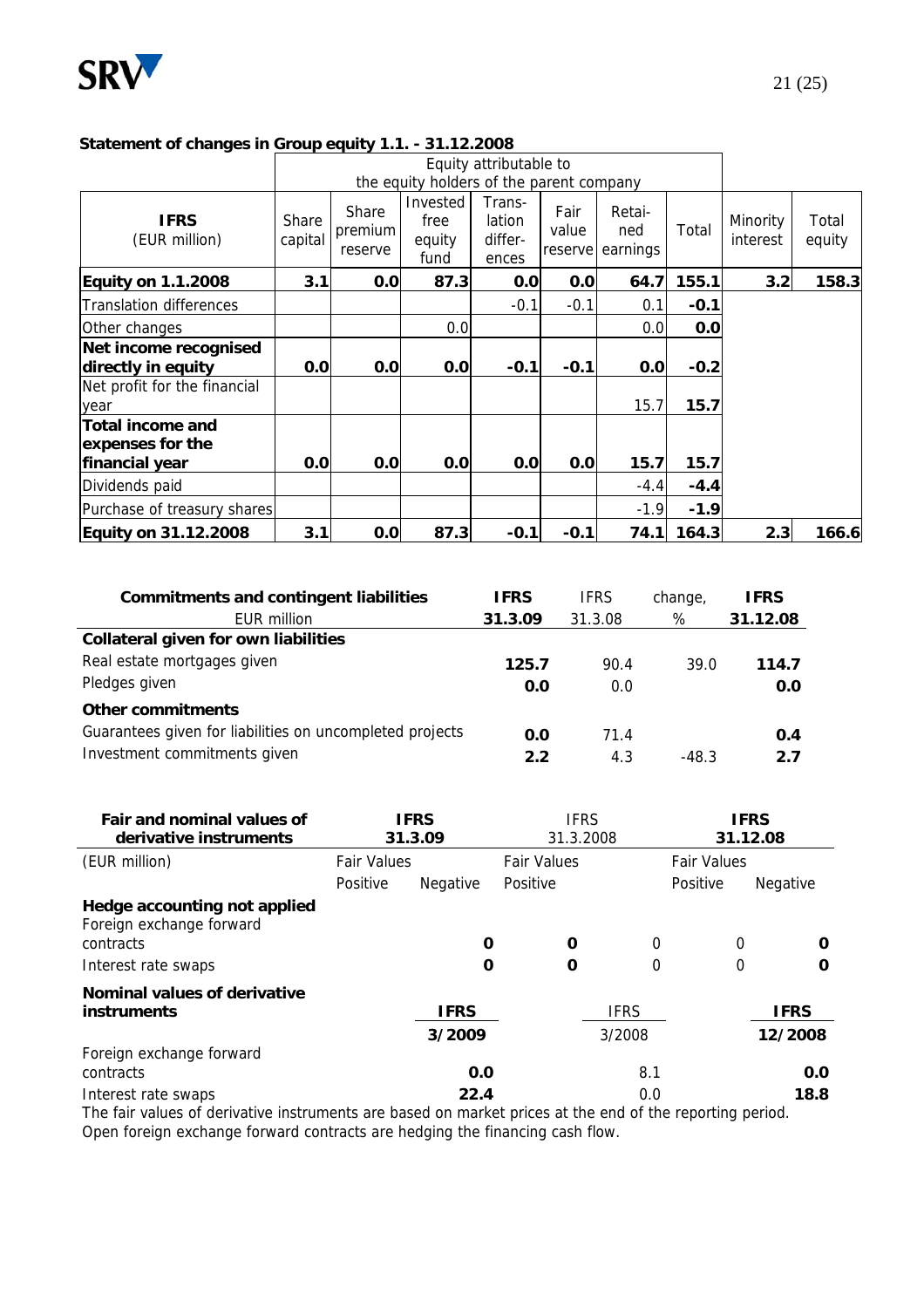

## **2. Group and Segment information by quarter**

| <b>SRV Group</b>                        | <b>IFRS</b>    | <b>IFRS</b>            | <b>IFRS</b>  | <b>IFRS</b>   | <b>IFRS</b>   |
|-----------------------------------------|----------------|------------------------|--------------|---------------|---------------|
| (EUR million)                           | $1 - 3/09$     | 10-12/08               | $7 - 9/08$   | $4 - 6/08$    | $1 - 3/08$    |
| Revenue                                 | 86.4           | 121.4                  | 126.7        | 142.4         | 146.4         |
| Operating profit                        | 1.9            | 0.7                    | 14.1         | 9.2           | 8.9           |
| Financial income and expenses,          |                |                        |              |               |               |
| total                                   | $-1.5$         | $-3.3$                 | $-2.9$       | $-2.4$        | $-0.6$        |
| Profit before taxes                     | 0.4            | $-2.6$                 | 11.2         | 6.8           | 8.3           |
| Order backlog <sup>1)</sup>             | 453.9          | 455.3                  | 455.2        | 521.1         | 451.3         |
| Earnings per share, eur                 | 0.00           | $-0.06$                | 0.21         | 0.12          | 0.16          |
| Equity per share, eur $1$ )             | 4.42           | 4.54                   | 4.61         | 4.40          | 4.38          |
| Share price, eur <sup>1)</sup>          | 3.00           | 3.47                   | 4.19         | 5.28          | 5.55          |
| Equity ratio, $%$ <sup>1)</sup>         | 40.9           | 41.3                   | 45.9         | 44.9          | 52.1          |
| Net interest bearing debt <sup>1)</sup> | 170.6          | 169.4                  | 127.9        | 122.4         | 76.1          |
| Gearing, $%$ <sup>1)</sup>              | 105.3          | 101.7                  | 75.2         | 74.8          | 46.3          |
| <b>Revenue</b>                          | <b>IFRS</b>    | <b>IFRS</b>            | <b>IFRS</b>  | <b>IFRS</b>   | <b>IFRS</b>   |
| (EUR million)                           | $1 - 3/09$     | 10-12/08               | 7-9/08       | $4 - 6/08$    | $1 - 3/08$    |
| <b>Business Premises</b>                | 54.8           | 77.9                   | 74.3         | 92.2          | 104.8         |
| Housing                                 | 25.8           | 33.3                   | 31.4         | 37.1          | 26.0          |
| International                           | 5.8            | 10.2                   | 21.0         | 13.1          | 15.7          |
| Other Operations                        | 2.2            | 3.0                    | 2.7          | 2.8           | 2.9           |
| Eliminations                            | $-2.2$         | $-3.1$                 | $-2.7$       | $-2.9$        | $-2.9$        |
| Group, total                            | 86.4           | 121.4                  | 126.7        | 142.4         | 146.4         |
|                                         |                |                        |              |               |               |
|                                         |                |                        |              |               |               |
| <b>Operating profit</b>                 | <b>IFRS</b>    | <b>IFRS</b>            | <b>IFRS</b>  | <b>IFRS</b>   | <b>IFRS</b>   |
| (EUR million)                           | $1 - 3/09$     | 10-12/08               | 7-9/08       | $4 - 6/08$    | $1 - 3/08$    |
| <b>Business Premises</b>                | 5.9            | 6.0                    | 3.7          | 9.9           | 8.2           |
| Housing                                 | 0.0            | $-1.2$                 | 0.5          | 0.9           | 0.4           |
| International                           | $-2.5$         | $-2.7$                 | 10.8         | $-0.1$        | 1.2           |
| Other Operations                        | $-1.6$         | $-1.4$                 | $-1.0$       | $-1.6$        | $-0.9$        |
| Eliminations                            | 0.0            | 0.0                    | 0.0          | 0.0           | 0.0           |
| Group, total                            | 1.9            | 0.7                    | 14.1         | 9.2           | 8.9           |
|                                         |                |                        |              |               |               |
| <b>Operating profit</b>                 | <b>IFRS</b>    | <b>IFRS</b>            | <b>IFRS</b>  | <b>IFRS</b>   | <b>IFRS</b>   |
| $(\%)$<br><b>Business Premises</b>      |                | 1-3/09 10-12/08<br>7.8 | 7-9/08       | $4 - 6/08$    | $1 - 3/08$    |
|                                         | 10.8           |                        | 4.9          | 10.8          | 7.8           |
| Housing                                 | 0.0            | $-3.6$                 | 1.7          | 2.5<br>$-0.9$ | 1.6           |
| International<br>Group, total           | $-43.3$<br>2.2 | $-26.5$<br>0.6         | 51.5<br>11.1 | 6.4           | 7.9<br>6.1    |
|                                         |                |                        |              |               |               |
| Order backlog                           | <b>IFRS</b>    | <b>IFRS</b>            | <b>IFRS</b>  | <b>IFRS</b>   | <b>IFRS</b>   |
| (EUR million)                           |                | 31.3.09 31.12.08       | 30.9.08      | 30.6.08       | 31.3.08       |
| <b>Business Premises</b>                | 252.8          | 265.7                  | 228.8        | 291.1         | 235.2         |
| Housing                                 | 169.6          | 154.0                  | 186.3        | 186.8         | 182.4         |
| International<br>Group, total           | 31.5<br>453.9  | 35.6<br>455.3          | 40.2         | 43.2<br>521.1 | 33.7<br>451.3 |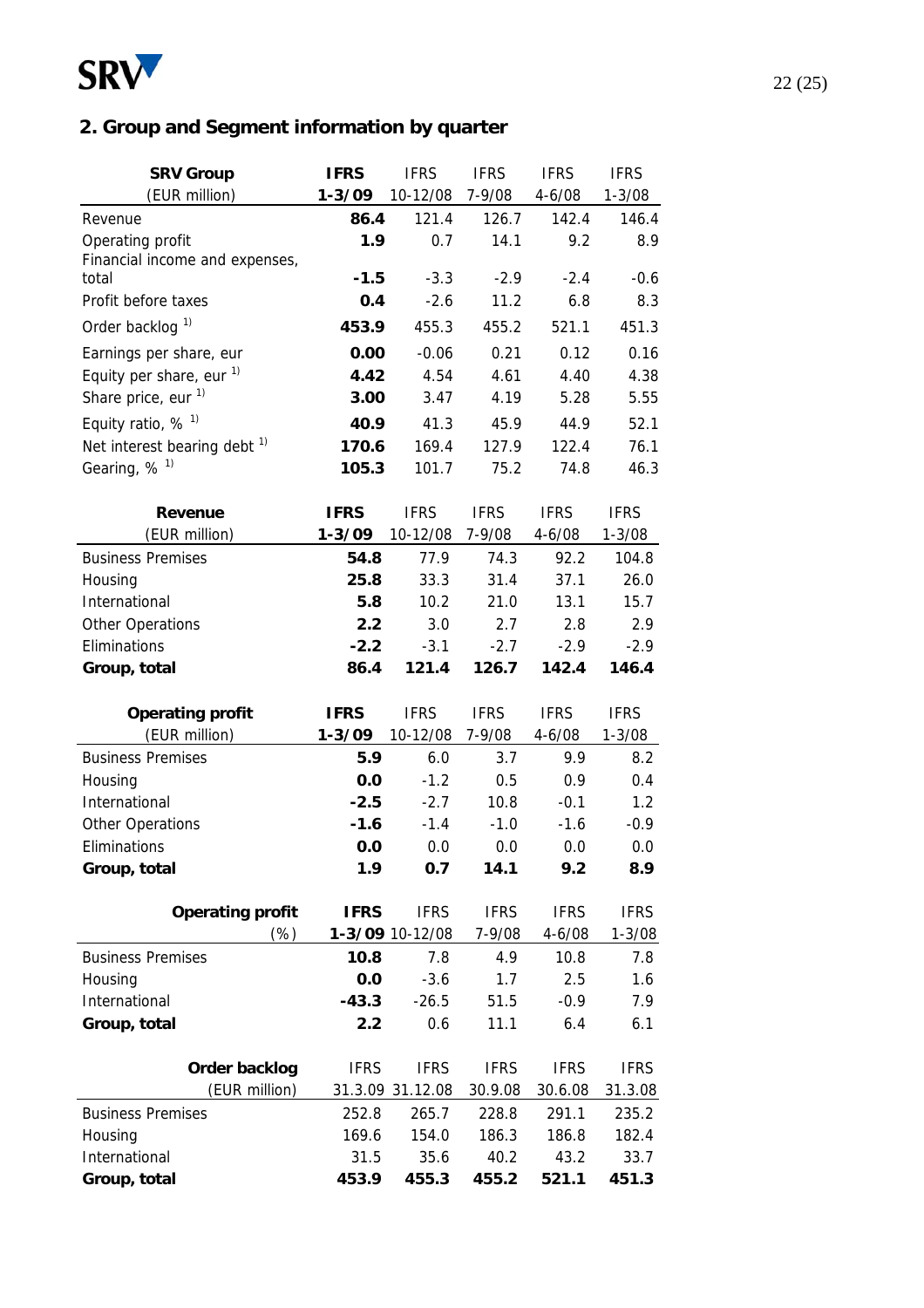

| <b>Invested capital</b>  | <b>IFRS</b> | <b>IFRS</b>      | <b>IFRS</b> | <b>IFRS</b> | IFRS    |
|--------------------------|-------------|------------------|-------------|-------------|---------|
| (EUR million)            | 31.3.09     | 31.12.08 30.9.08 |             | 30.6.08     | 31.3.08 |
| <b>Business Premises</b> | 69.2        | 63.9             | 63.5        | 51.2        | 43.7    |
| Housing                  | 134.9       | 138.9            | 115.9       | 105.3       | 97.0    |
| International            | 151.0       | 138.6            | 143.9       | 145.1       | 115.1   |
| Other and eliminations   | $-14.0$     | $-2.0$           | $-16.6$     | $-54$       | 4.0     |
| Group, total             | 341.1       | 339.4            | 306.6       | 296.2       | 259.8   |

### **Residential production**

| in Finland (units)                 | $1 - 3/09$ | 10-12/08 | 7-9/08 | $4 - 6/08$ | $1 - 3/08$ |
|------------------------------------|------------|----------|--------|------------|------------|
| Start-ups                          | 4          | $\Omega$ | 49     | 53         | 8          |
| Sold                               | 27         | 13       | 32     | 63         | 33         |
| Completed                          | 58         | 0        | 31     | 104        | 125        |
| Completed and unsold <sup>1)</sup> | 156        | 133      | 140    | 128        | 105        |
| Under construction <sup>1)</sup>   | 211        | 265      | 251    | 247        | 298        |
| - of which unsold $1$              | 180        | 226      | 232    | つつフ        | 260        |

1) at the end of the period

### **3. Segment information**

| <b>Assets</b>                     | <b>IFRS</b> | <b>IFRS</b> | change,     | change, | <b>IFRS</b> |
|-----------------------------------|-------------|-------------|-------------|---------|-------------|
| (EUR million)                     | 31.3.09     | 31.3.08     | <b>MEUR</b> | $\%$    | 31.12.08    |
| <b>Business Premises</b>          | 90.7        | 98.7        | $-7.9$      | $-8.0$  | 116.9       |
| Housing                           | 153.4       | 116.8       | 36.7        | 31.4    | 158.4       |
| International                     | 156.4       | 123.6       | 32.8        | 26.5    | 158.6       |
| Other Operations                  | 171.3       | 162.3       | 9.0         | 5.6     | 185.1       |
| Eliminations                      | $-159.2$    | $-156.0$    | $-3.3$      |         | $-195.2$    |
| Group, total                      | 412.6       | 345.3       | 67.3        | 19.5    | 423.8       |
|                                   |             |             |             |         |             |
| <b>Liabilities</b>                | <b>IFRS</b> | <b>IFRS</b> | change,     | change, | <b>IFRS</b> |
| (EUR million)                     | 31.3.09     | 31.3.08     | <b>MEUR</b> | %       | 31.12.08    |
| <b>Business Premises</b>          | 50.7        | 76.3        | $-25.6$     | $-33.6$ | 81.7        |
| Housing                           | 138.1       | 102.8       | 35.2        | 34.3    | 141.5       |
| International                     | 159.0       | 114.0       | 45.1        | 39.5    | 147.2       |
| Other Operations                  | 64.1        | 44.6        | 19.4        | 43.6    | 65.7        |
| Eliminations                      | $-161.2$    | $-156.5$    | $-4.7$      |         | $-178.9$    |
| Group, total                      | 250.6       | 181.2       | 69.5        | 38.3    | 257.2       |
|                                   |             |             |             |         |             |
| <b>Invested capital</b>           | <b>IFRS</b> | <b>IFRS</b> | change,     | change, | <b>IFRS</b> |
| (EUR million)                     | 31.3.09     | 31.3.08     | <b>MEUR</b> | %       | 31.12.08    |
| <b>Business Premises</b>          | 69.2        | 43.7        | 25.5        | 58.2    | 63.9        |
| Housing                           | 134.9       | 97.0        | 37.9        | 39.1    | 138.9       |
| International                     | 151.0       | 115.1       | 35.9        | 31.2    | 138.6       |
| Other operations and eliminations | $-14.0$     | 4.0         | $-18.0$     |         | $-2.0$      |
| Group, total                      | 341.1       | 259.8       | 81.3        | 31.3    | 339.4       |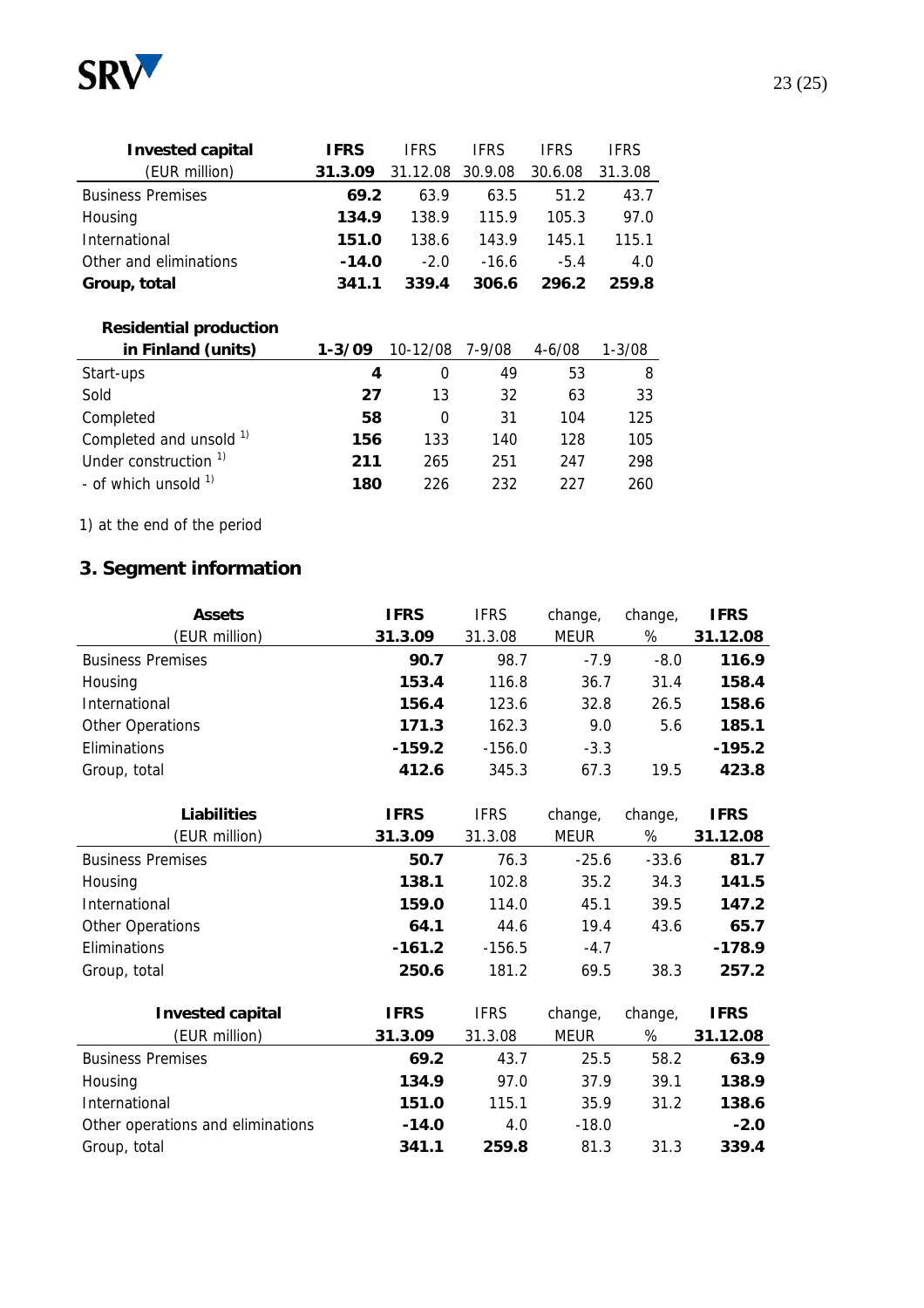

| <b>Inventories</b>                       |             | <b>IFRS</b> | <b>IFRS</b>     | change,             | <b>IFRS</b>       |  |
|------------------------------------------|-------------|-------------|-----------------|---------------------|-------------------|--|
| (MEUR)                                   |             | 31.3.09     | 31.3.08<br>93.1 | <b>MEUR</b><br>51.1 | 31.12.08<br>142.1 |  |
| Land areas and plot-owning companies     |             | 144.2       |                 |                     |                   |  |
| <b>Business Premises</b>                 |             | 25.0        | 17.0            | 8.0                 | 24.6              |  |
| Housing                                  |             | 42.1        | 30.5            | 11.6                | 41.6              |  |
| International                            |             | 77.0        | 45.5            | 31.5                | 76.0              |  |
| <b>Work in progress</b>                  |             | 103.1       | 78.7            | 24.5                | 100.8             |  |
| <b>Business Premises</b>                 |             | 30.6        | 19.1            | 11.6                | 30.0              |  |
| Housing                                  |             | 57.7        | 43.2            | 14.5                | 57.3              |  |
| International                            |             | 14.8        | 16.4            | $-1.7$              | 13.6              |  |
| Shares in completed housing corporations |             |             |                 |                     |                   |  |
| and real estate companies                |             | 37.6        | 33.0            | 4.6                 | 34.0              |  |
| <b>Business Premises</b>                 |             | 0.0         | 0.0             | 0.0                 | 0.0               |  |
| Housing                                  |             | 34.2        | 23.9            | 10.3                | 30.6              |  |
| International                            |             | 3.3         | 9.2             | $-5.8$              | 3.3               |  |
| <b>Other inventories</b>                 |             | 17.8        | 12.2            | 5.6                 | 17.9              |  |
| <b>Business Premises</b>                 |             | 5.0         | 5.0             | 0.0                 | 5.0               |  |
| Housing                                  |             | 4.4         | 4.7             | $-0.3$              | 4.6               |  |
| International                            |             | 9.4         | 3.4             | 5.9                 | 9.3               |  |
| Inventories, total                       |             | 302.8       | 217.0           | 85.8                | 294.8             |  |
| <b>Business Premises</b>                 |             | 60.7        | 41.1            | 19.6                | 59.6              |  |
| Housing                                  |             | 138.4       | 102.3           | 36.1                | 134.0             |  |
| International                            |             | 104.5       | 74.6            | 29.9                | 102.1             |  |
| <b>Business Premises</b>                 | <b>IFRS</b> | <b>IFRS</b> | change,         | change,             | <b>IFRS</b>       |  |
| (EUR million)                            | 1-3/2009    | 1-3/2008    | <b>MEUR</b>     | %                   | 2008              |  |
| <b>Revenue</b>                           | 54.8        | 104.8       | $-49.9$         | $-47.7$             | 349.1             |  |
| <b>Operating profit</b>                  | 5.9         | 8.2         | $-2.2$          | $-27.2$             | 27.8              |  |
| <b>Segment's assets</b>                  |             |             |                 |                     |                   |  |
| Non-current assets                       | 0.9         | 1.0         | 0.0             | $-4.7$              | 0.9               |  |
| Current assets                           | 89.8        | 97.7        | $-7.9$          | $-8.1$              | 116.0             |  |
| <b>Total assets</b>                      | 90.7        | 98.7        | $-7.9$          | $-8.0$              | 116.9             |  |
| <b>Segment's liabilities</b>             |             |             |                 |                     |                   |  |
| Non-current liabilities                  | 11.2        | 1.3         | 9.9             | 771.4               | 1.1               |  |
| <b>Current liabilities</b>               | 39.5        | 75.0        | $-35.5$         | $-47.3$             | 80.6              |  |
| <b>Total liabilities</b>                 | 50.7        | 76.3        | $-25.6$         | $-33.6$             | 81.7              |  |
| Invested capital at end of period        | 69.2        | 43.7        | 25.5            | 58.2                | 63.9              |  |
| Return on investment, $% ^{1}$           | 36.4        | 95.2        |                 |                     | 60.8              |  |
| Order backlog at end of period           | 252.8       | 235.2       | 17.6            | 7.5                 | 265.7             |  |